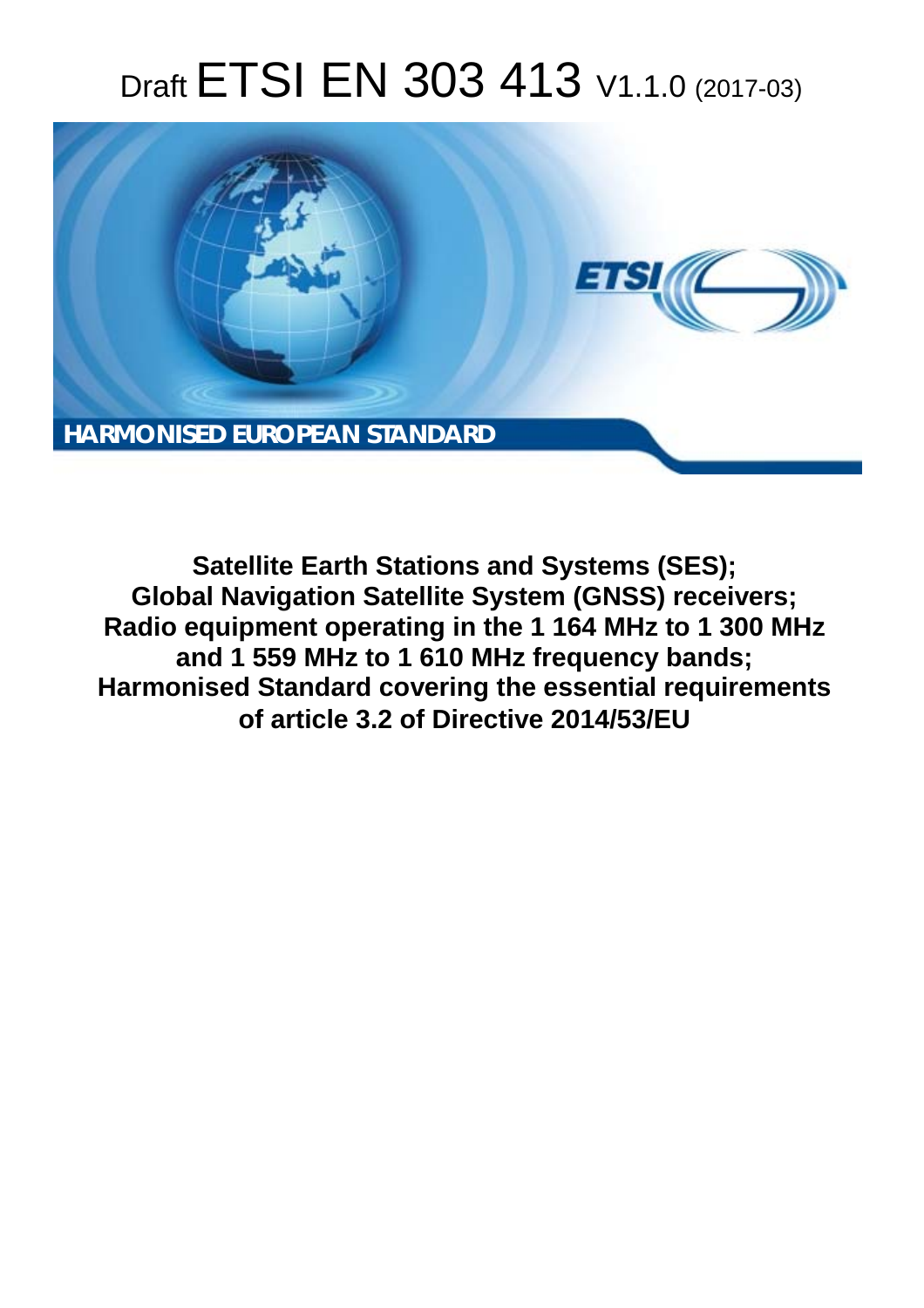Reference DEN/SES-00404

Keywords

GNSS, harmonised standard, navigation, receiver, satellite

#### *ETSI*

#### 650 Route des Lucioles F-06921 Sophia Antipolis Cedex - FRANCE

Tel.: +33 4 92 94 42 00 Fax: +33 4 93 65 47 16

Siret N° 348 623 562 00017 - NAF 742 C Association à but non lucratif enregistrée à la Sous-Préfecture de Grasse (06) N° 7803/88

#### *Important notice*

The present document can be downloaded from: <http://www.etsi.org/standards-search>

The present document may be made available in electronic versions and/or in print. The content of any electronic and/or print versions of the present document shall not be modified without the prior written authorization of ETSI. In case of any existing or perceived difference in contents between such versions and/or in print, the only prevailing document is the print of the Portable Document Format (PDF) version kept on a specific network drive within ETSI Secretariat.

Users of the present document should be aware that the document may be subject to revision or change of status. Information on the current status of this and other ETSI documents is available at <https://portal.etsi.org/TB/ETSIDeliverableStatus.aspx>

If you find errors in the present document, please send your comment to one of the following services: <https://portal.etsi.org/People/CommiteeSupportStaff.aspx>

#### *Copyright Notification*

No part may be reproduced or utilized in any form or by any means, electronic or mechanical, including photocopying and microfilm except as authorized by written permission of ETSI.

The content of the PDF version shall not be modified without the written authorization of ETSI. The copyright and the foregoing restriction extend to reproduction in all media.

> © European Telecommunications Standards Institute 2017. All rights reserved.

**DECT**TM, **PLUGTESTS**TM, **UMTS**TM and the ETSI logo are Trade Marks of ETSI registered for the benefit of its Members. **3GPP**TM and **LTE**™ are Trade Marks of ETSI registered for the benefit of its Members and of the 3GPP Organizational Partners.

**GSM**® and the GSM logo are Trade Marks registered and owned by the GSM Association.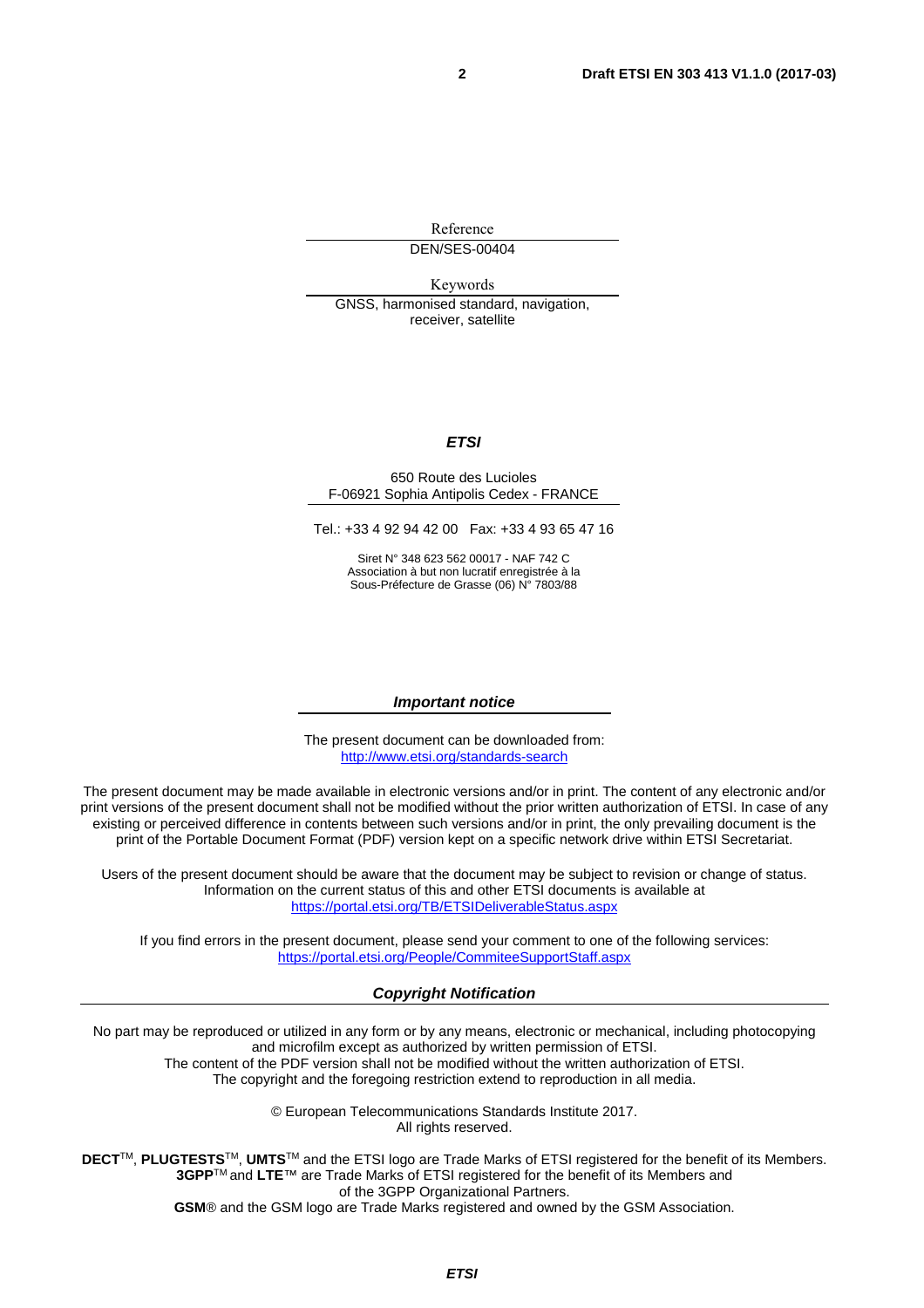## Contents

| 1                    |                                                                                       |  |  |
|----------------------|---------------------------------------------------------------------------------------|--|--|
|                      |                                                                                       |  |  |
| 2<br>2.1             |                                                                                       |  |  |
| 2.2                  |                                                                                       |  |  |
|                      |                                                                                       |  |  |
| 3                    |                                                                                       |  |  |
| 3.1                  |                                                                                       |  |  |
| 3.2                  |                                                                                       |  |  |
| 4                    |                                                                                       |  |  |
| 4.1                  |                                                                                       |  |  |
| 4.2                  |                                                                                       |  |  |
| 4.2.1                |                                                                                       |  |  |
| 4.2.1.1              |                                                                                       |  |  |
| 4.2.1.2              |                                                                                       |  |  |
| 4.2.1.3              |                                                                                       |  |  |
| 4.2.2                |                                                                                       |  |  |
| 4.2.2.1              |                                                                                       |  |  |
| 4.2.2.2              |                                                                                       |  |  |
| 4.2.2.3              |                                                                                       |  |  |
| 5                    |                                                                                       |  |  |
| 5.1                  |                                                                                       |  |  |
| 5.2                  |                                                                                       |  |  |
| 5.3                  |                                                                                       |  |  |
| 5.3.1                |                                                                                       |  |  |
| 5.3.2                |                                                                                       |  |  |
| 5.3.2.1              |                                                                                       |  |  |
| 5.3.2.2              |                                                                                       |  |  |
| 5.3.3<br>5.3.3.1     |                                                                                       |  |  |
| 5.3.3.2              |                                                                                       |  |  |
| 5.3.3.3              |                                                                                       |  |  |
| 5.4                  |                                                                                       |  |  |
| 5.4.1                |                                                                                       |  |  |
| 5.4.2                |                                                                                       |  |  |
| 5.4.3                |                                                                                       |  |  |
| 5.4.4                |                                                                                       |  |  |
| 5.5                  |                                                                                       |  |  |
| 5.5.1                |                                                                                       |  |  |
| 5.5.2                |                                                                                       |  |  |
| 5.5.2.1              |                                                                                       |  |  |
| 5.5.2.1.1            |                                                                                       |  |  |
| 5.5.2.1.2            |                                                                                       |  |  |
| 5.5.2.1.3<br>5.5.2.2 |                                                                                       |  |  |
|                      |                                                                                       |  |  |
|                      | Relationship between the present document and the essential<br>Annex A (informative): |  |  |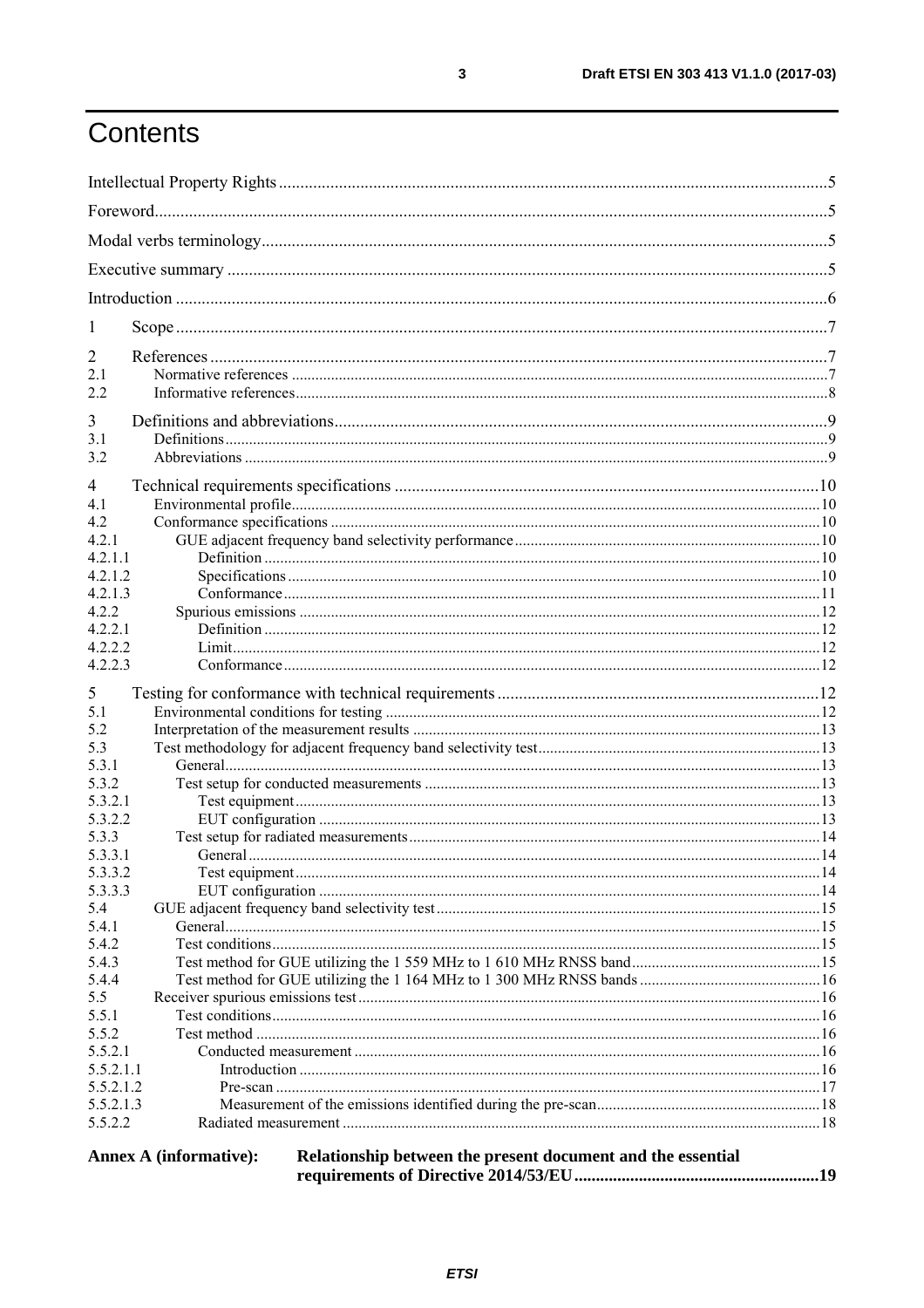|                              | <b>Annex B</b> (normative):   | Details of parameters used in technical requirements specifications | .20 |
|------------------------------|-------------------------------|---------------------------------------------------------------------|-----|
| B.1                          |                               |                                                                     |     |
| B.1.1<br>B.1.2               |                               |                                                                     |     |
| B.2                          |                               |                                                                     |     |
| B.2.1                        |                               |                                                                     |     |
| <b>B.2.2</b><br><b>B.2.3</b> |                               |                                                                     |     |
|                              | <b>Annex C</b> (informative): |                                                                     |     |
| C.1                          |                               |                                                                     |     |
| C.2                          |                               |                                                                     |     |
| C.3                          |                               |                                                                     |     |
|                              | <b>Annex D</b> (informative): |                                                                     |     |
| D.1                          |                               |                                                                     |     |
| D.2                          |                               |                                                                     |     |
| D.3                          |                               |                                                                     |     |
| D.4                          |                               |                                                                     |     |
|                              | <b>Annex E</b> (informative): |                                                                     |     |
|                              | <b>Annex F</b> (informative): |                                                                     |     |
|                              |                               |                                                                     |     |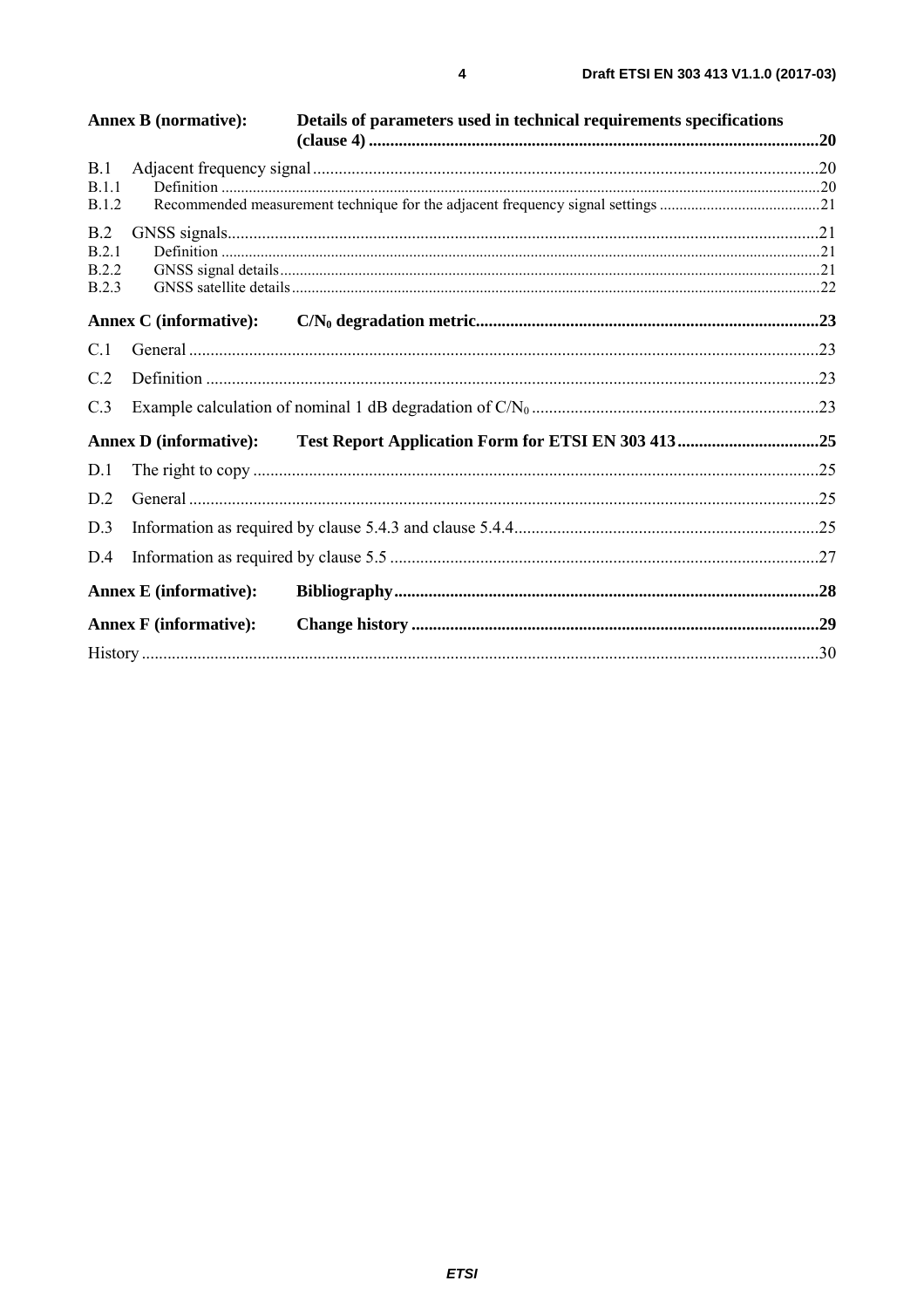## <span id="page-4-0"></span>Intellectual Property Rights

IPRs essential or potentially essential to the present document may have been declared to ETSI. The information pertaining to these essential IPRs, if any, is publicly available for **ETSI members and non-members**, and can be found in ETSI SR 000 314: *"Intellectual Property Rights (IPRs); Essential, or potentially Essential, IPRs notified to ETSI in respect of ETSI standards"*, which is available from the ETSI Secretariat. Latest updates are available on the ETSI Web server [\(https://ipr.etsi.org/](https://ipr.etsi.org/)).

Pursuant to the ETSI IPR Policy, no investigation, including IPR searches, has been carried out by ETSI. No guarantee can be given as to the existence of other IPRs not referenced in ETSI SR 000 314 (or the updates on the ETSI Web server) which are, or may be, or may become, essential to the present document.

### Foreword

This draft Harmonised European Standard (EN) has been produced by ETSI Technical Committee Satellite Earth Stations and Systems (SES), and is now submitted for the combined Public Enquiry and Vote phase of the ETSI standards EN Approval Procedure.

The present document has been prepared under the Commission's standardisation request, C(2015) 5376 final [\[i.8](#page-7-0)], to provide one voluntary means of conforming to the essential requirements of Directive 2014/53/EU on the harmonisation of the laws of the Member States relating to the making available on the market of radio equipment and repealing Directive 1999/5/EC [\[i.1\]](#page-7-0).

Once the present document is cited in the Official Journal of the European Union under that Directive, compliance with the normative clauses of the present document given in table A-1 confers, within the limits of the scope of the present document, a presumption of conformity with the corresponding essential requirements of that Directive and associated EFTA regulations.

| <b>Proposed national transposition dates</b>                                                |                                 |  |  |
|---------------------------------------------------------------------------------------------|---------------------------------|--|--|
| Date of latest announcement of this EN (doa):                                               | 3 months after ETSI publication |  |  |
| Date of latest publication of new National Standard<br>or endorsement of this $EN$ (dop/e): | 6 months after doa              |  |  |
| Date of withdrawal of any conflicting National Standard (dow):                              | 18 months after doa             |  |  |

## Modal verbs terminology

In the present document "**shall**", "**shall not**", "**should**", "**should not**", "**may**", "**need not**", "**will**", "**will not**", "**can**" and "**cannot**" are to be interpreted as described in clause 3.2 of the [ETSI Drafting Rules](https://portal.etsi.org/Services/editHelp!/Howtostart/ETSIDraftingRules.aspx) (Verbal forms for the expression of provisions).

"**must**" and "**must not**" are **NOT** allowed in ETSI deliverables except when used in direct citation.

### Executive summary

The present document gives the technical requirements (clause 4) and test methodology (clause 5) for presumption of conformity of GNSS User Equipment with article 3.2 of the Radio Equipment Directive (2014/53/EU) [\[i.1](#page-7-0)].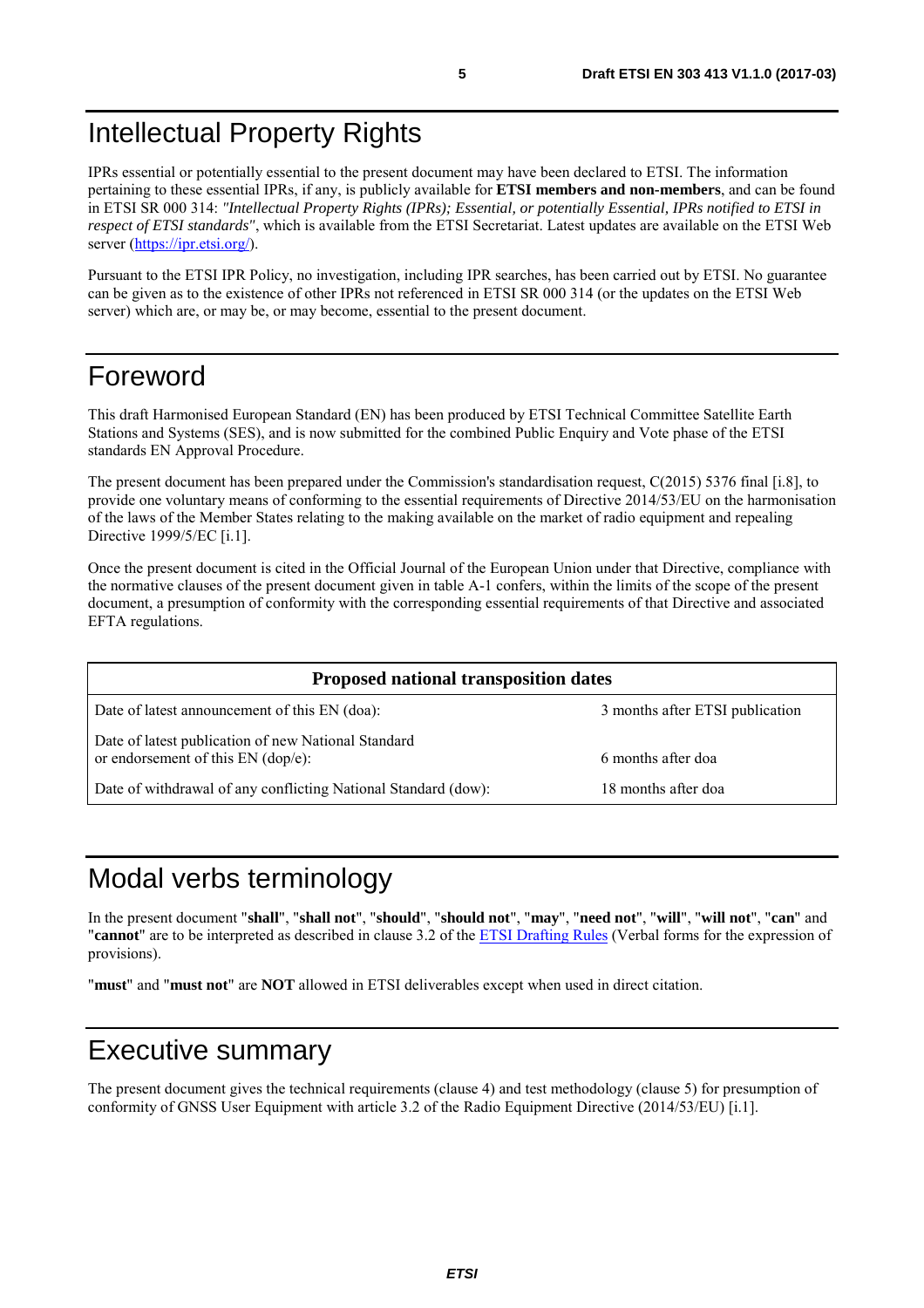## <span id="page-5-0"></span>Introduction

ETSI has designed a modular structure for the standards. Each standard is a module in the structure. The modular structure is shown in ETSI EG 203 336 [\[i.2](#page-7-0)].

The present document defines technical requirements to support the essential requirements of article 3.2 of the Radio Equipment Directive [\[i.1](#page-7-0)] which states "*Radio equipment shall be so constructed that it both effectively uses and supports the efficient use of radio spectrum in order to avoid harmful interference*".

The present document does not contain any requirement, recommendation, or information about the installation of the GNSS user equipment.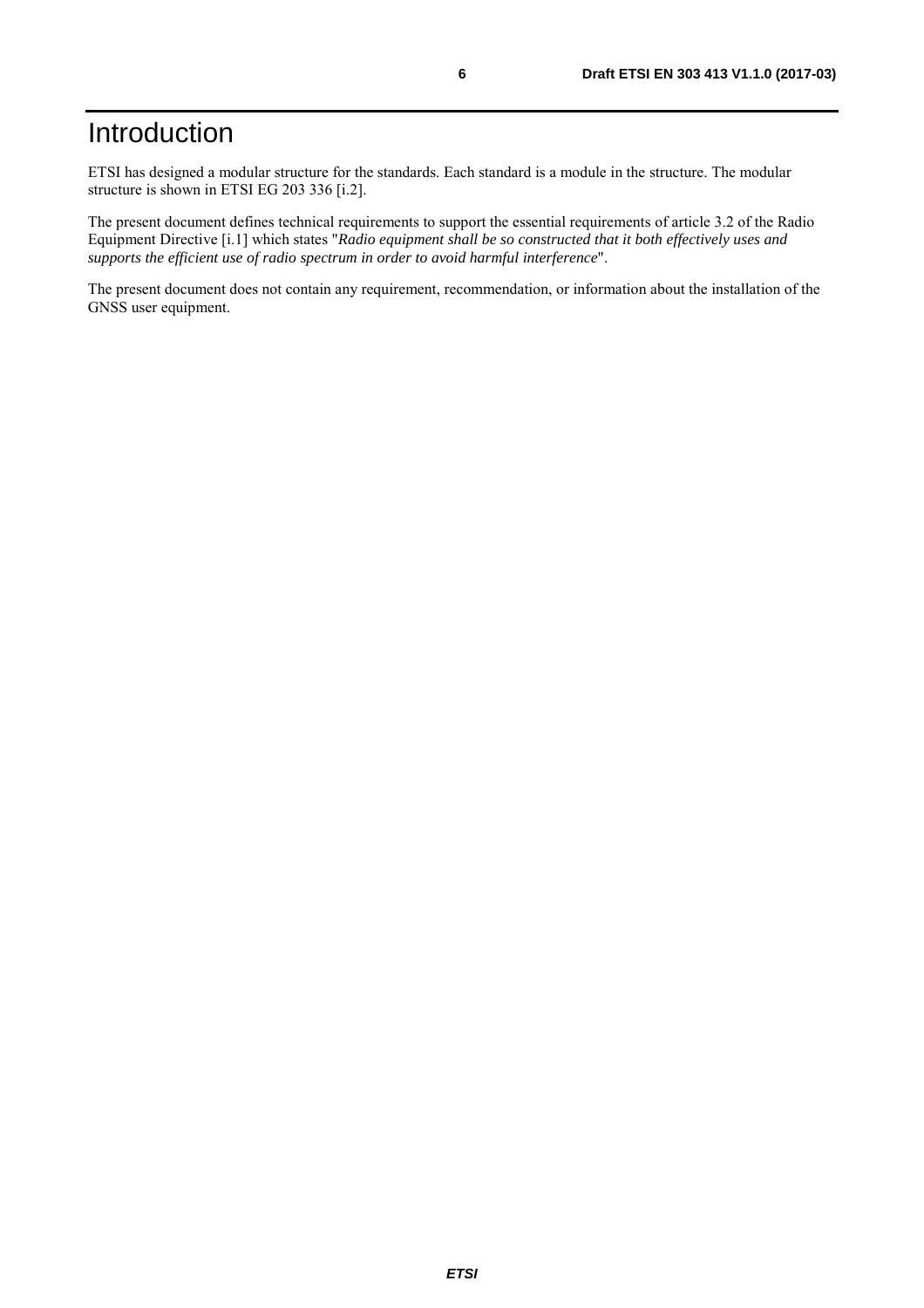### <span id="page-6-0"></span>1 Scope

The present document specifies technical characteristics and methods of measurements for Global Navigation Satellite System (GNSS) User Equipment (GUE).

Global Navigation Satellite System (GNSS) User Equipment (GUE) is capable of operating as part of one or more radionavigation-satellite service (RNSS) systems in the RNSS frequency bands given in table 1-1.

| Table 1-1: Radionavigation-satellite service (RNSS) frequency bands |  |
|---------------------------------------------------------------------|--|
|---------------------------------------------------------------------|--|

| <b>RNSS frequency bands</b> | <b>Comments</b> |
|-----------------------------|-----------------|
| 1 164 MHz to 1 300 MHz      | space-to-Earth  |
| 1 559 MHz to 1 610 MHz      | space-to-Earth  |

A GUE receives radio signals from one or more GNSS for the purpose of radiodetermination of the position, velocity, and/or other characteristics of an object, or the obtaining of information relating to those parameters, by means of the propagation properties of radio waves. RNSS is defined as "A radiodetermination-satellite service used for the purpose of radionavigation" (article 1.43 of ITU Radio Regulations [\[i.16\]](#page-8-0)).

The present document applies to all GUE operating in the bands given in table 1-1 with the ability to receive any GNSS (e.g. Galileo, Global Positioning System (GPS), BeiDou (BDS), Global Navigation Satellite System (GLONASS), Space Based Augmentation Systems (SBAS)).

The present document applies to the GUE only. For other systems that include a GNSS receiver, the requirements of the most appropriate harmonised standard for that type of equipment apply.

The present document covers the essential requirements of article 3.2 of Directive 2014/53/EU [\[i.1](#page-7-0)] under the conditions identified in annex A.

As stated in the annex I of the Radio Equipment Directive [\[i.1](#page-7-0)] the present document does not cover:

- Marine equipment falling within the scope of Council Directive 96/98/EC [\[i.13](#page-7-0)].
- Airborne products, parts and appliances falling within the scope of Article 3 of Regulation (EC) No 216/2008 [[i.14](#page-7-0)] of the European Parliament and of the Council.
- NOTE: A new version of the Marine Equipment Directive has been published and the reference should be Directive 2014/90/EU [\[i.15](#page-8-0)]. However, this citation has not been updated in the RED.

### 2 References

### 2.1 Normative references

References are specific, identified by date of publication and/or edition number or version number. Only the cited version applies.

Referenced documents which are not found to be publicly available in the expected location might be found at <https://docbox.etsi.org/Reference/>.

NOTE: While any hyperlinks included in this clause were valid at the time of publication, ETSI cannot guarantee their long term validity.

The following referenced documents are necessary for the application of the present document.

[1] ETSI EN 300 328 (V2.1.1) (11-2016): "Wideband transmission systems; Data transmission equipment operating in the 2,4 GHz ISM band and using wide band modulation techniques; Harmonised Standard covering the essential requirements of article 3.2 of Directive 2014/53/EU".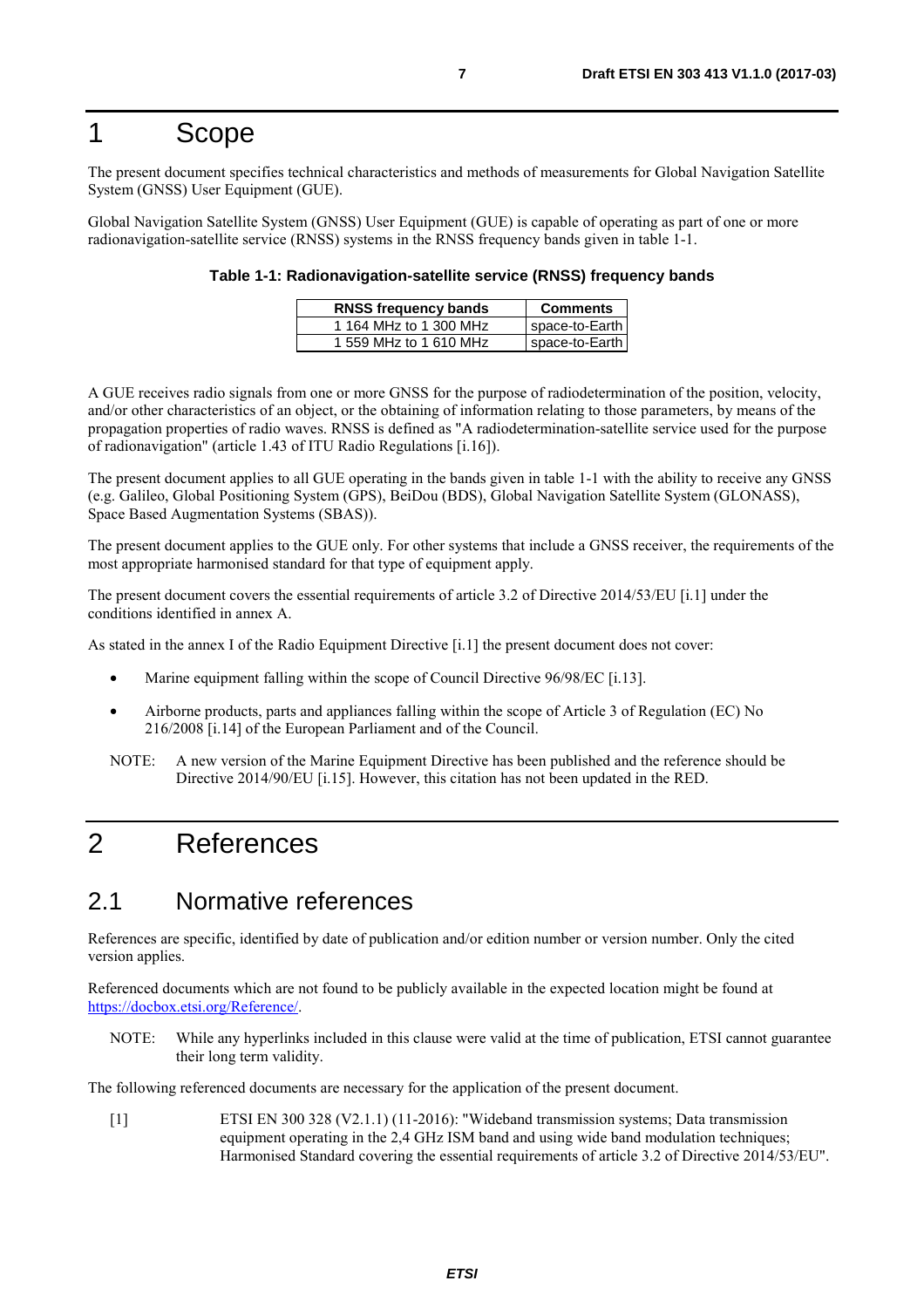### <span id="page-7-0"></span>2.2 Informative references

Informative references are either specific (identified by date of publication and/or edition number or version number) or non-specific. For specific references, only the cited version applies. For non-specific references, the latest version of the referenced document (including any amendments) applies.

NOTE: While any hyperlinks included in this clause were valid at the time of publication, ETSI cannot guarantee their long term validity.

The following referenced documents are not necessary for the application of the present document but they assist the user with regard to a particular subject area.

[i.1] Directive 2014/53/EU of the European Parliament and of the Council of 16 April 2014 on the harmonisation of the laws of the Member States relating to the making available on the market of radio equipment and repealing Directive 1999/5/EC. [i.2] ETSI EG 203 336 (V1.1.1) (08-2015): "Electromagnetic compatibility and Radio spectrum Matters (ERM); Guide for the selection of technical parameters for the production of Harmonised Standards covering article 3.1(b) and article 3.2 of Directive 2014/53/EU". [i.3] Recommendation ITU-R M.1787: "Description of systems and networks in the radionavigationsatellite service (space-to-Earth and space-to-space) and technical characteristics of transmitting space stations operating in the bands 1 164-1 215 MHz, 1 215-1 300 MHz and 1 559-1 610 MHz". [i.4] Recommendation ITU-R M.1901: "Guidance on ITU-R Recommendations related to systems and networks in the radionavigation-satellite service operating in the frequency bands 1 164-1 215 MHz, 1 215-1 300 MHz, 1 559-1 610 MHz, 5 000-5 010 MHz and 5 010-5 030 MHz". [i.5] Recommendation ITU-R M.1902: "Characteristics and protection criteria for receiving earth stations in the radionavigation-satellite service (space-to-Earth) operating in the band 1 215-1 300 MHz". [i.6] Recommendation ITU-R M.1903: "Characteristics and protection criteria for receiving earth stations in the radionavigation-satellite service (space-to-Earth) and receivers in the aeronautical radionavigation service operating in the band 1 559-1 610 MHz". [i.7] Recommendation ITU-R M.1905: "Characteristics and protection criteria for receiving earth stations in the radionavigation-satellite service (space-to-Earth) operating in the band 1 164-1 215 MHz". [i.8] Commission Implementing Decision C(2015) 5376 final of 4.8.2015 on a standardisation request to the European Committee for Electrotechnical Standardisation and to the European Telecommunications Standards Institute as regards radio equipment in support of Directive 2014/53/EU of the European Parliament and of the Council. [i.9] CISPR 16-1-4 Ed.3.0 (2010): "Specification for radio disturbance and immunity measuring apparatus and methods - Part 1-4: Radio disturbance and immunity measuring apparatus - Antennas and test sites for radiated disturbance measurements". [i.10] ETSI TR 102 273 all parts: "Electromagnetic compatibility and Radio spectrum Matters (ERM); Improvement on Radiated Methods of Measurement (using test site) and evaluation of the corresponding measurement uncertainties". [i.11] ETSI TR 100 028-1: "Electromagnetic compatibility and Radio spectrum Matters (ERM); Uncertainties in the measurement of mobile radio equipment characteristics; Part 1". [i.12] ETSI TR 100 028-2: "Electromagnetic compatibility and Radio spectrum Matters (ERM); Uncertainties in the measurement of mobile radio equipment characteristics; Part 2". [i.13] Council Directive 96/98/EC of 20 December 1996 on marine equipment. [i.14] Regulation (EC) No 216/2008 of the European Parliament and of the Council of 20 February 2008 on common rules in the field of civil aviation and establishing a European Aviation Safety Agency, and repealing Council Directive 91/670/EEC, Regulation (EC) No 1592/2002 and Directive 2004/36/EC.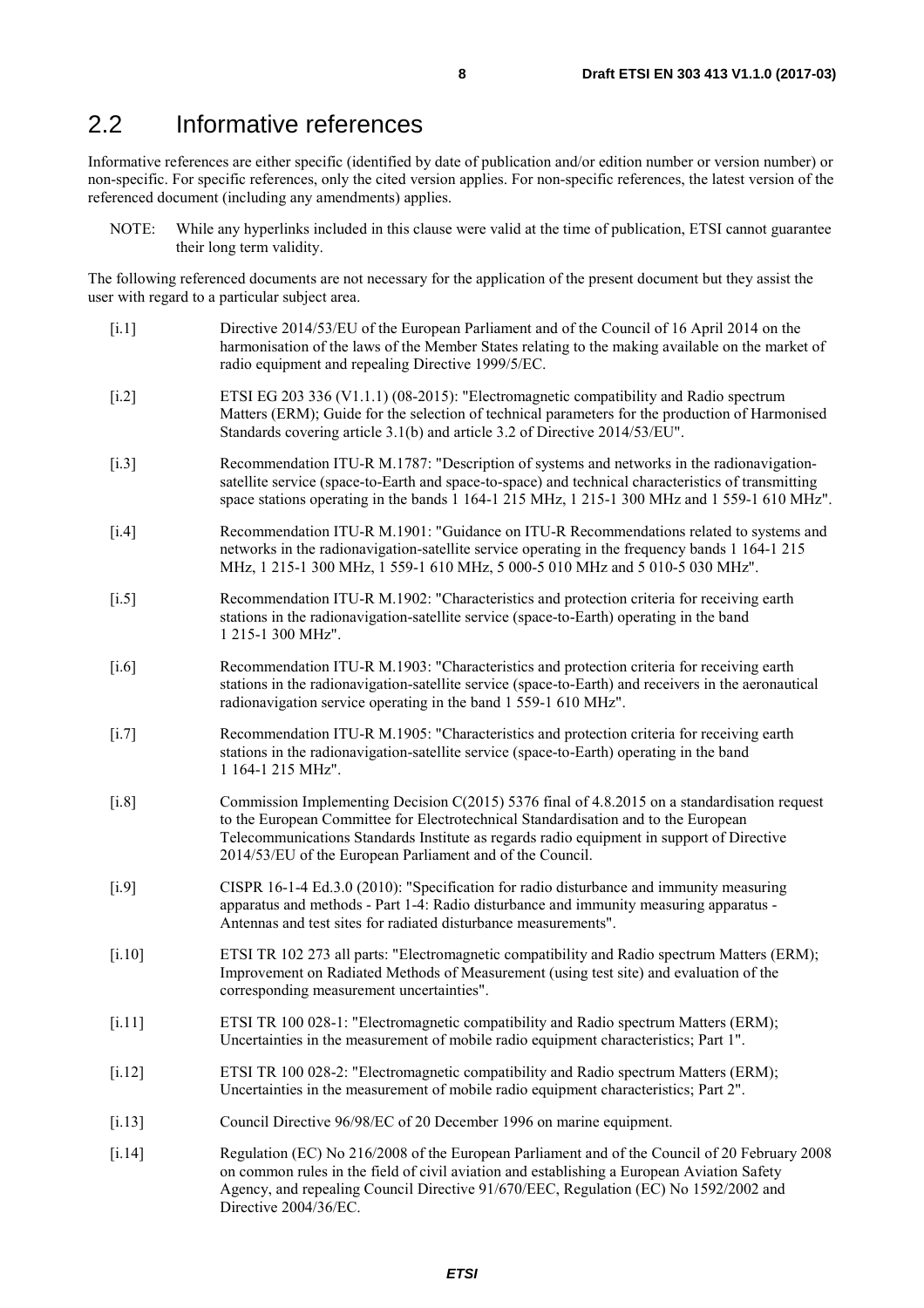- <span id="page-8-0"></span>[i.15] Directive 2014/90/EU of the European Parliament and of the Council of 23 July 2014 on marine equipment and repealing Council Directive 96/98/EC.
- [i.16] ITU Radio Regulations (edition of 2016).

### 3 Definitions and abbreviations

### 3.1 Definitions

For the purposes of the present document, the terms and definitions given in Directive 2014/53/EU [\[i.1](#page-7-0)] and the following apply:

**C/N0:** carrier to noise-density ratio, expressed in dB-Hz

NOTE: The ratio of the received (GNSS) signal carrier power C, in dBW or dBm, to the noise power spectral density, in dBW/Hz or dBm/Hz, in the absence of interference.

 $C/(N_0+I)$ : carrier to noise-and-interference-density ratio, $C/(N_0+I)$ , in dB-Hz

**conducted measurements:** measurements of the performance of the EUT made by direct wired connection to the antenna port

**Equipment Under Test (EUT):** equipment under test and subject to the performance requirements of the present document

**GNSS User Equipment (GUE):** radiodetermination equipment capable of receiving signals from one or more GNSS

NOTE: Such a receiver can acquire and then track GNSS signals to determine its location and/or velocity and/or time and/or other related parameters.

**radiated measurements:** measurements of the performance of the EUT made by placing the EUT in a suitable shielded container and radiating the required signals to the EUT

NOTE: I.e. without using a direct wired connection to the antenna port.

**RadioNavigation-Satellite Service (RNSS):** service(s) used for the purpose of radionavigation, that is for the determination of the position, velocity, and/or other characteristics of an object

NOTE: Includes the use of GNSS and other systems.

**RNSS frequency band:** continuous ranges of frequencies detailed in table 1-1, allocated by the ITU Radio Regulations to the RNSS [i.16]

**spurious emissions:** any unintentional GUE emissions, whether inside or outside the receiver bandwidth

NOTE: Since a GNSS receiver is receive-only, any emission is unintentional.

### 3.2 Abbreviations

For the purposes of the present document, the following abbreviations apply:

| AM(R)S      | Aeronautical Mobile (Route) Service             |
|-------------|-------------------------------------------------|
| <b>ARNS</b> | Aeronautical EadioNavigation Service            |
| AWGN        | <b>Additive White Gaussian Noise</b>            |
| <b>BDS</b>  | BeiDou Navigation Satellite System              |
| NOTE:       | See Recommendation ITU-R M.1787 [i.3], annex 7. |
| e.i.r.p.    | effective isotropically radiated power          |
| e.r.p.      | effective radiated power                        |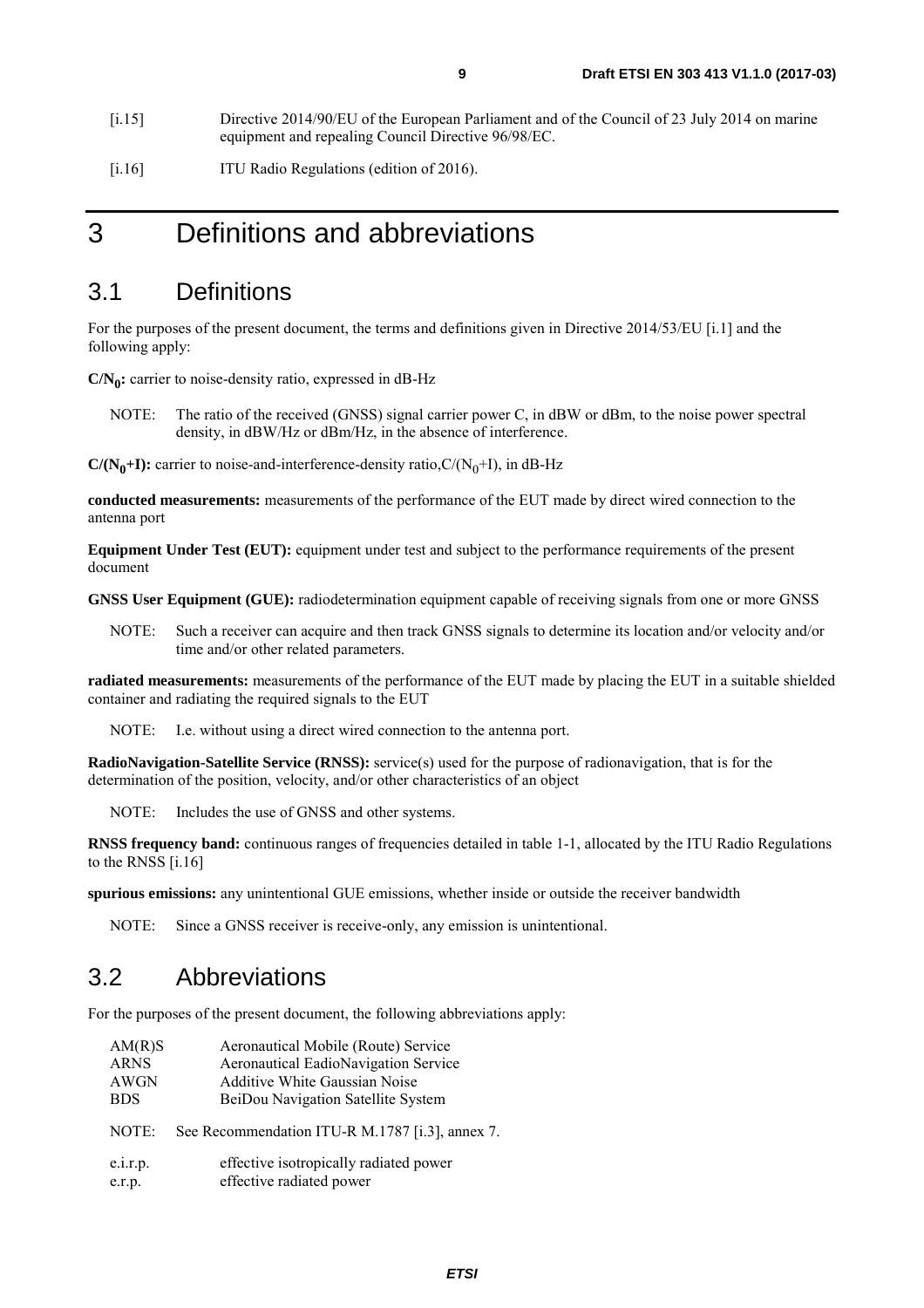<span id="page-9-0"></span>

| <b>GPS</b>                                                                                       | Global Positioning System                                                                                                                                                                                                                           |
|--------------------------------------------------------------------------------------------------|-----------------------------------------------------------------------------------------------------------------------------------------------------------------------------------------------------------------------------------------------------|
| NOTE:                                                                                            | See Recommendation ITU-R M.1787 [i.3], annex 2.                                                                                                                                                                                                     |
| <b>GLONASS</b>                                                                                   | GLObalnaya NAvigatsionnaya Sputnikovaya Sistema                                                                                                                                                                                                     |
| NOTE:                                                                                            | Latin transliteration of the Cyrillic abbreviation ГЛОНАСС which stands for Глобальная<br>навигационная спутниковая система translating to Global Navigation Satellite System (see<br>Recommendation ITU-R M.1787 [i.3], annex 1).                  |
| <b>GNSS</b><br><b>GUE</b><br>ITU<br><b>MEO</b><br><b>MSS</b><br><b>OOBE</b><br>RF<br><b>RNSS</b> | Global Navigation Satellite System<br><b>GNSS User Equipment</b><br>International Telecommunication Union<br>Medium Earth Orbit<br>Mobile Satellite Service<br><b>Out-Of-Band Emissions</b><br>Radio Frequency<br>Radionavigation Satellite Service |
| NOTE:                                                                                            | See Recommendations ITU-R 1901 [i.4], 1902 [i.5], 1903 [i.6], 1905 [i.7].                                                                                                                                                                           |
| <b>RMS</b><br><b>SBAS</b>                                                                        | Root Mean Square<br>Space Based Augmentation System                                                                                                                                                                                                 |
| NOTE:                                                                                            | See Recommendation ITU-R M.1787 [i.3], annex 8.                                                                                                                                                                                                     |

## 4 Technical requirements specifications

### 4.1 Environmental profile

The technical requirements of the present document apply under the environmental profile for operation of the GUE, which shall be declared by the manufacturer. The GUE shall comply with all the technical requirements of the present document which are identified as applicable in annex A at all times when operating within the boundary limits of the declared operational environmental profile.

### 4.2 Conformance specifications

### 4.2.1 GUE adjacent frequency band selectivity performance

### 4.2.1.1 Definition

GUE adjacent frequency band selectivity is the ability of the GUE to achieve the specified performance in the presence of noise produced by signals operating in accordance with the allocation table of the ITU Radio Regulations [[i.16](#page-8-0)] in frequency bands adjacent or near-adjacent to the relevant RNSS band.

### 4.2.1.2 Specifications

The  $C/N_0$  metric reported by the GUE for all GNSS and GNSS signals given in table 4-1 and supported by the GUE shall not degrade by more than the value given in equation 4-1 when an adjacent frequency signal is applied. The adjacent frequency signal is defined in table 4-4, with the frequencies and power levels defined in table 4-2 and/or in table 4-3 depending on the RNSS bands supported by the GUE.

Equation 4-1: Maximum degradation in  $C/N_0$ 

$$
\Delta CN_0 \le 1 \text{ dB} \tag{4-1}
$$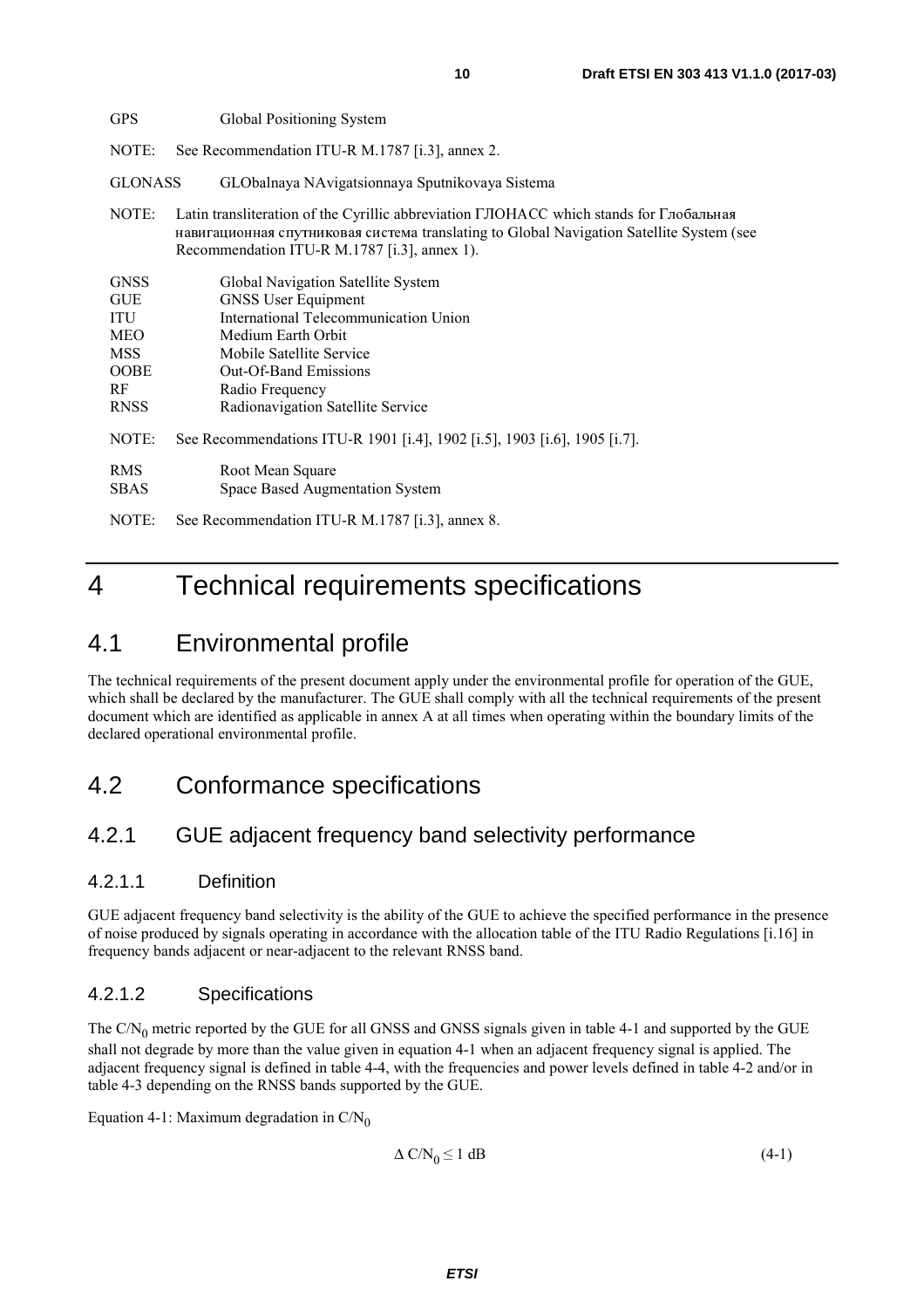<span id="page-10-0"></span>

| <b>GNSS</b>    | <b>GNSS Signal Designations</b> | <b>RNSS Frequency Band (MHz)</b> |
|----------------|---------------------------------|----------------------------------|
| <b>BDS</b>     | <b>B1I</b>                      | 1559 to 1610                     |
| Galileo        | E <sub>1</sub>                  | 1 559 to 1 610                   |
|                | E <sub>5a</sub>                 | 1 164 to 1 215                   |
|                | E <sub>5</sub> b                | 1 164 to 1 215                   |
|                | E6                              | 1 215 to 1 300                   |
| <b>GLONASS</b> | G1                              | 1 559 to 1 610                   |
|                | G2                              | 1 215 to 1 300                   |
| <b>GPS</b>     | L1                              | 1 559 to 1 610                   |
|                | L2                              | 1 215 to 1 300                   |
|                | L5                              | 1 164 to 1 215                   |
| <b>SBAS</b>    | l 1                             | 1 559 to 1 610                   |
|                | L5                              | 1 164 to 1 215                   |

|  |  | Table 4-1: GNSS, GNSS signals and RNSS frequency bands |  |
|--|--|--------------------------------------------------------|--|
|--|--|--------------------------------------------------------|--|

#### **Table 4-2: Frequency bands, adjacent frequency signal test point centre frequencies and power levels for the 1 559 MHz to 1 610 MHz RNSS band**

| <b>Frequency band (MHz)</b> | <b>Test point centre</b><br>frequency (MHz) | <b>Adjacent frequency</b><br>signal power level<br>(dBm) | <b>Comments</b>           |
|-----------------------------|---------------------------------------------|----------------------------------------------------------|---------------------------|
| 1 518 to 1 525              | 1 524                                       | -65                                                      | MSS (space-to-Earth) band |
| 1 525 to 1 549              | 1548                                        | -95                                                      | MSS (space-to-Earth) band |
| 1 549 to 1 559              | 1 554                                       | $-105$                                                   | MSS (space-to-Earth) band |
| 1 559 to 1 610              |                                             | <b>GUE RNSS band under test</b>                          |                           |
| 1 610 to 1 626              | 1 615                                       | $-105$                                                   | MSS (Earth-to-space) band |
| 1 626 to 1 640              | 1 627                                       | -85                                                      | MSS (Earth-to-space) band |

#### **Table 4-3: Frequency bands, adjacent frequency signal test point centre frequencies and power levels for the 1 164 MHz to 1 300 MHz RNSS band**

| <b>Frequency band (MHz)</b> | Adjacent frequency signal<br><b>Test point centre</b><br>power level (dBm)<br>frequency (MHz) |     | <b>Comments</b>           |
|-----------------------------|-----------------------------------------------------------------------------------------------|-----|---------------------------|
| 960 to 1 164                | 1 154                                                                                         | -75 | AM(R)S, ARNS band         |
| 1 164 to 1 215              | <b>GUE RNSS band under test</b>                                                               |     |                           |
| 1 215 to 1 260              | GUE RNSS band under test                                                                      |     |                           |
| 1 260 to 1 300              | <b>GUE RNSS band under test</b>                                                               |     |                           |
| 1 300 to 1 350              | 1 310<br>-85                                                                                  |     | Radiolocation, ARNS, RNSS |
|                             |                                                                                               |     | (Earth-to-space) band     |

#### **Table 4-4: Adjacent frequency signal**

| <b>Parameter</b>                           | Value | <b>Comments</b>            |
|--------------------------------------------|-------|----------------------------|
| See table 4-2 and table 4-3<br>Frequency   |       |                            |
| See table 4-2 and table 4-3<br>Power level |       |                            |
| Bandwidth                                  | 1 MHz | See clause B.1 for details |
| Format                                     | AWGN  |                            |

Annex B contains details of the adjacent frequency signal and the GNSS signals that shall be used in performing the conformance tests. Annex C contains a detailed explanation of the  $C/N_0$  metric. Clause C.3 describes the calculation of the nominal bounding value for the adjacent frequency signal power level at the points closest to the operating band given in table 4-2.

#### 4.2.1.3 Conformance

A GUE utilizing the RNSS band 1 559 MHz to 1 610 MHz shall be presumed to conform to this technical requirements specification if the  $CN_0$  as reported by the GUE for each declared GNSS constellation and GNSS signal, does not degrade by more than the value given in equation 4-1 in the presence of the adjacent frequency signals in table 4-2.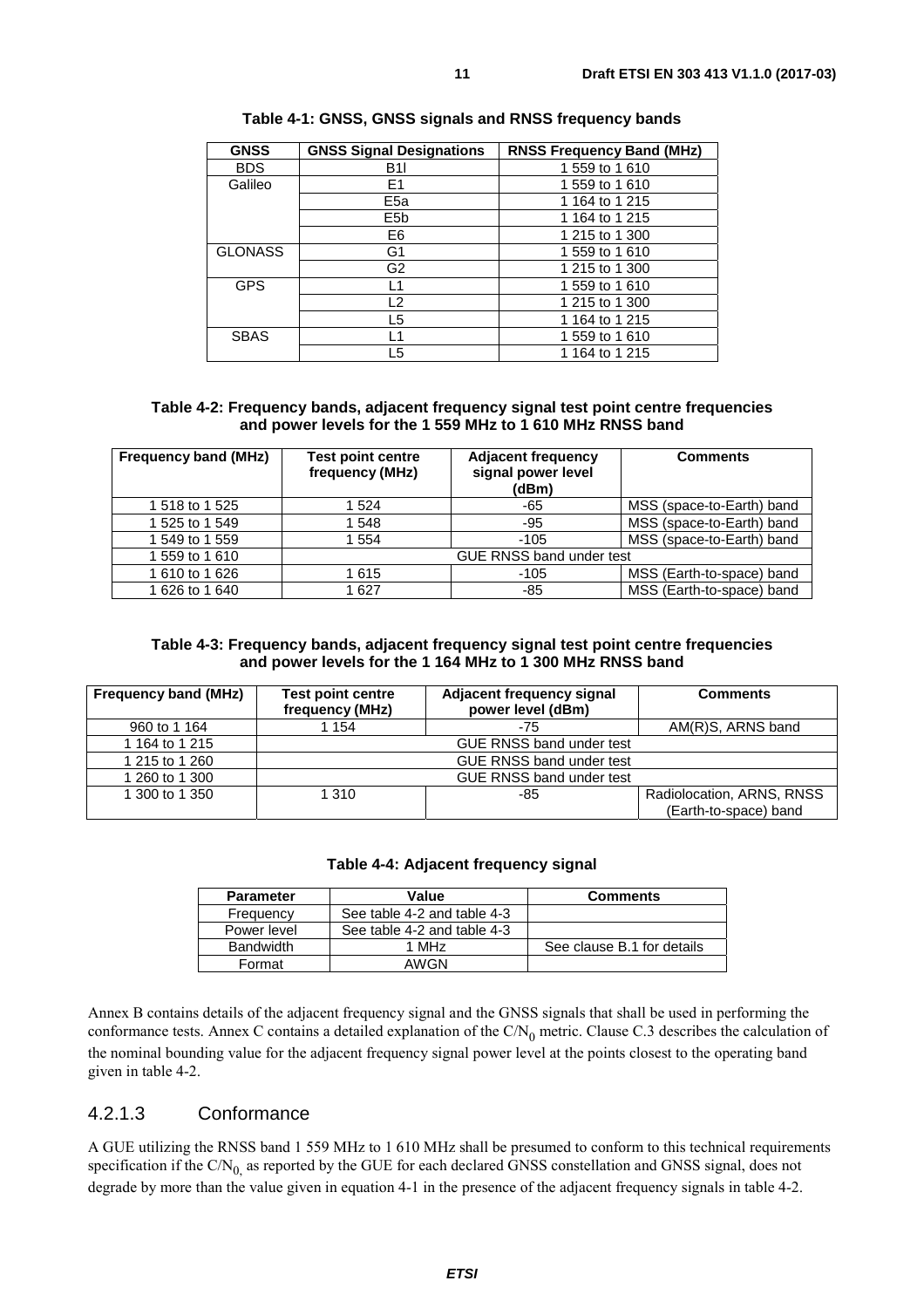<span id="page-11-0"></span>A GUE also utilizing the RNSS band(s) 1 164 MHz to 1 300 MHz shall be presumed to conform to this technical requirements specification if the  $C/N_0$  as reported by the GUE for each declared GNSS constellation and GNSS signal, also does not degrade by more than the value given in equation 4-1 in the presence of the adjacent frequency signals in table 4-3.

The testing for conformance with the technical requirements specifications is given in clause 5.4.

### 4.2.2 Spurious emissions

#### 4.2.2.1 Definition

Receiver spurious emissions are emissions at any frequency when the GUE is in receive-only operating mode.

#### 4.2.2.2 Limit

The spurious emissions of the GUE shall not exceed the values given in table 4-5.

In case of a GUE with an external antenna connector, these limits apply to emissions at the antenna port (conducted). For emissions radiated by the cabinet or for emissions radiated by a GUE with an integral antenna (without an antenna connector), these limits are e.r.p. for emissions up to 1 GHz and e.i.r.p. for emissions above 1 GHz.

| <b>Frequency range</b> | Maximum power | <b>Bandwidth</b> |
|------------------------|---------------|------------------|
| 30 MHz to 1 GHz        | $-57$ dBm     | 100 kHz          |
| 1 GHz to 8.3 GHz       | -47 dBm       | 1 MHz            |

### 4.2.2.3 Conformance

The conformance tests for this requirement are defined in clause 5.5.

### 5 Testing for conformance with technical requirements

### 5.1 Environmental conditions for testing

Tests defined in the present document shall be carried out at representative points within the boundary limits of the declared operational environmental profile.

Where technical performance varies subject to environmental conditions, tests shall be carried out under a sufficient variety of environmental conditions (within the boundary limits of the declared operational environmental profile) to give confidence of compliance for the affected technical requirements.

Unless otherwise declared, the normal temperature and humidity conditions for tests shall be any convenient combination of temperature and humidity within the following ranges:

- Temperature:  $+15 \degree C$  to  $+35 \degree C$ .
- Relative humidity: 20 % to 75 %.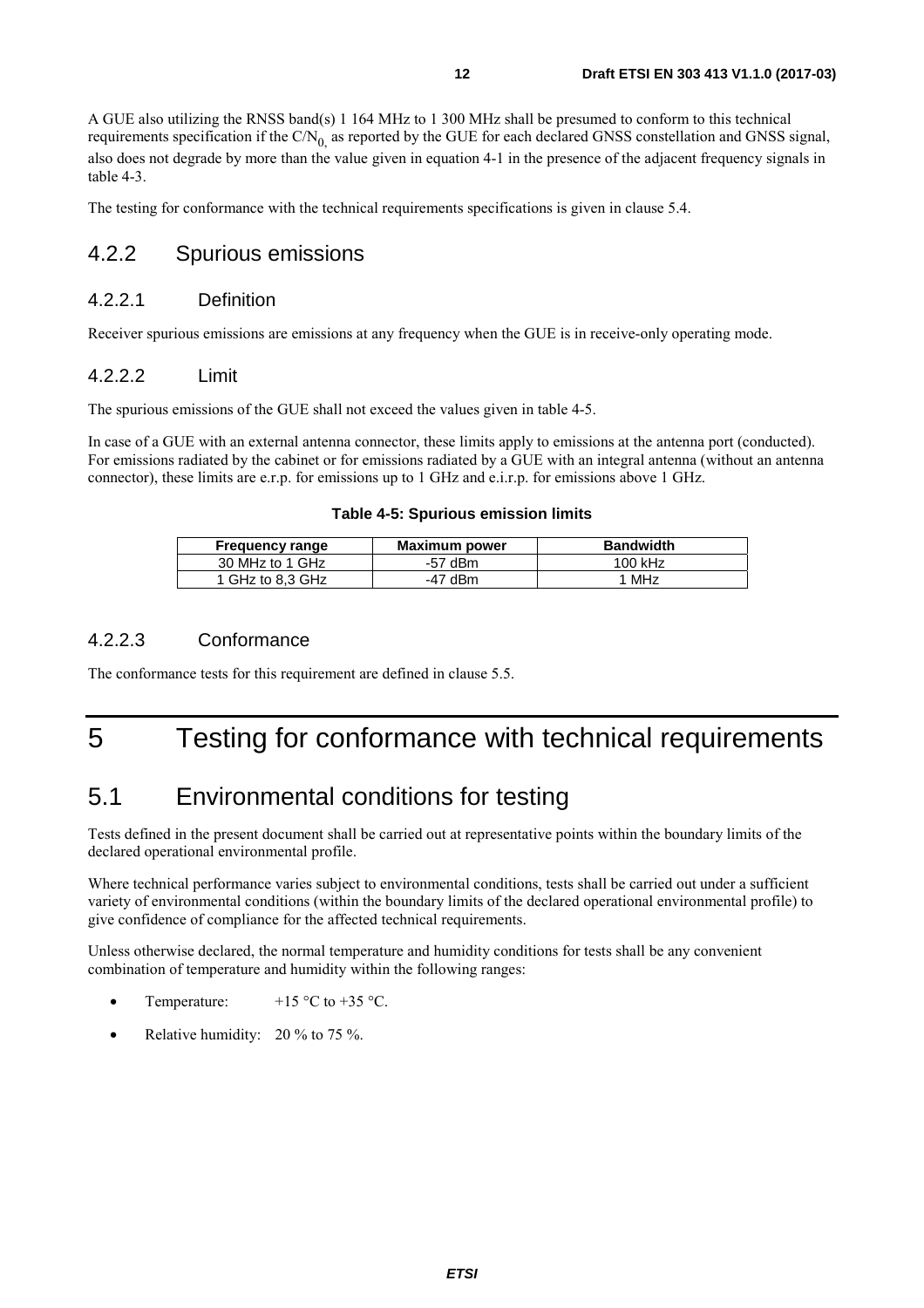### <span id="page-12-0"></span>5.2 Interpretation of the measurement results

The interpretation of the results recorded in a test report for the measurements described in the present document should be according to the guidance given in ETSI TR 100 028-1 [\[i.11](#page-7-0)] and ETSI TR 100 028-2 [\[i.12](#page-7-0)], in particular in annex D of the ETSI TR 100 028-2 [[i.12](#page-7-0)].

### 5.3 Test methodology for adjacent frequency band selectivity test

### 5.3.1 General

For purposes of simplicity, accuracy, and ease of testing, conducted testing is preferred. If this is not feasible then radiated testing may be used.

If special test equipment is used to perform the test, this shall be declared in the test report, for example, custom test fixture, wire harness, or adapter cable.

### 5.3.2 Test setup for conducted measurements

#### 5.3.2.1 Test equipment

The following test equipment is recommended for performing the tests:

- GNSS signal generator capable of simulating the GNSS constellations and GNSS signals declared as supported by the EUT.
- RF signal generator capable of generating the adjacent frequency signal specified in table 4-4.
- Filter for ensuring the test is not adversely affected by OOBE from the RF signal generator into the RNSS band if necessary.
- RF power combiner for combining the GNSS signal(s) and the adjacent frequency signal.
- A means for recording  $CN_0$  as reported by the EUT before and after application of the adjacent frequency signal.
- A means for establishing the RF power of the test signals at the input to the EUT (this may be accomplished by means of a directional coupler and power meter, or by appropriate calibration prior to the test).

#### 5.3.2.2 EUT configuration

For an EUT with an external, detachable, antenna, the EUT shall be connected to the test bed by means of the antenna port. Alternatively, the EUT may be connected in the same manner as an EUT with an integrated antenna, described below.

For an EUT with an integrated antenna, the antenna element shall be removed and a connection from the antenna to the test bed shall be made in place of the antenna element.

A conceptual block diagram for conducted measurements is shown in figure 5-1.

An equipment list and block diagram shall be provided if the test setup differs from the diagram in figure 5-1.

The test bed shall be calibrated so that the adjacent frequency signal power levels of the test signals specified in table 4-2 and/or, as applicable, table 4-3 are presented to the input of the EUT.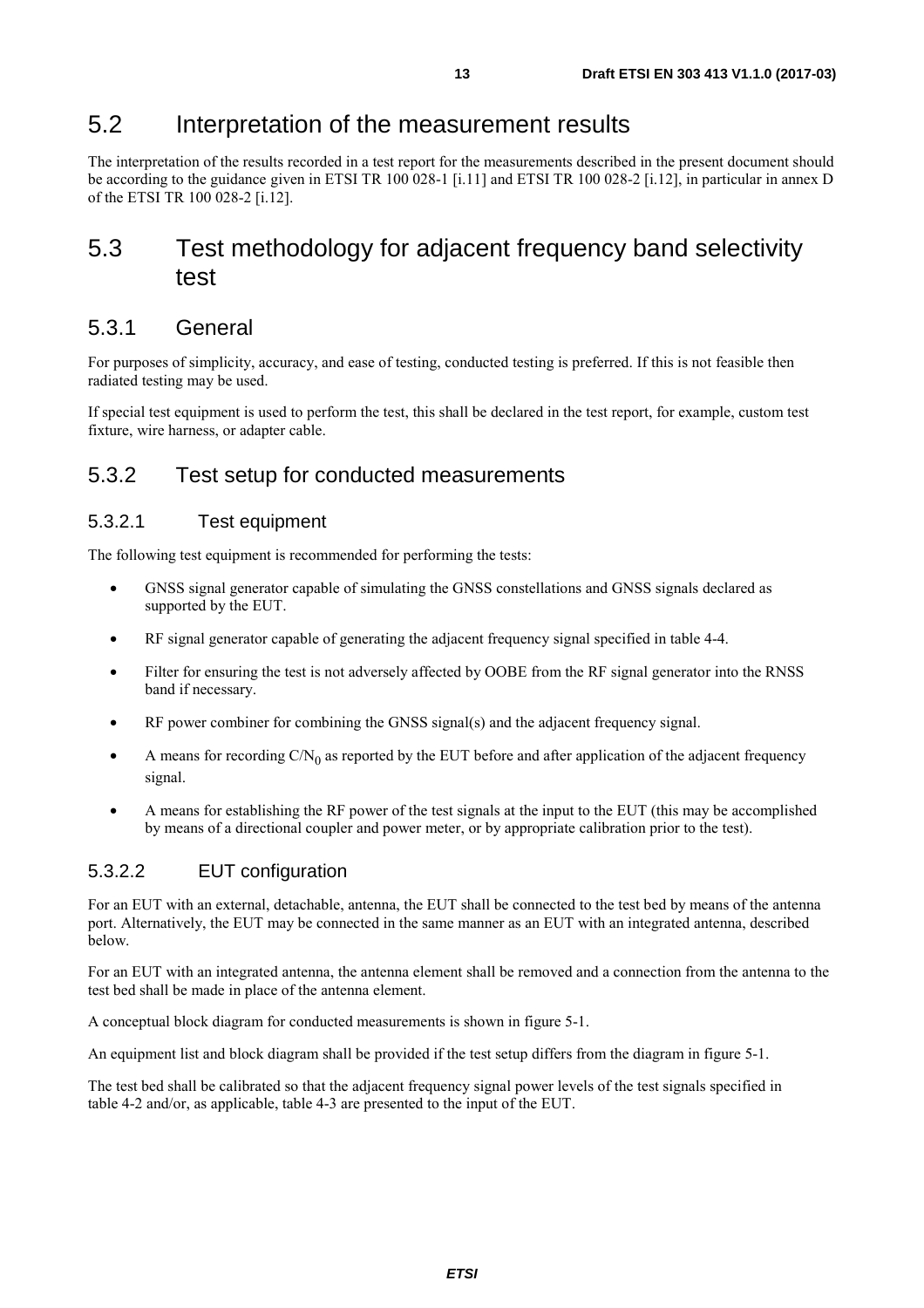<span id="page-13-0"></span>

#### **Figure 5-1: Conducted measurement setup for EUT adjacent frequency band selectivity**

### 5.3.3 Test setup for radiated measurements

#### 5.3.3.1 General

Radiated measurements may be performed if conducted measurements are not feasible. In this case the testing should follow the guidance in ETSI TR 102 273 [\[i.10](#page-7-0)].

Radiated measurements requires additional test elements and equipment in addition to those specified for conducted measurements. Accordingly, if radiated measurements are performed then the details of the test setup and the calibration details shall be provided in the test report.

### 5.3.3.2 Test equipment

In addition to the test equipment given in clause 5.3.2, the following items are necessary:

- RF anechoic chamber.
- RF amplifiers to overcome cabling losses and path loss in the chamber for the test signals if necessary.
- Transmit antennas for both the GNSS signal and adjacent frequency signal.
- A means for establishing and calibrating the RF power of both the GNSS signal and the adjacent frequency signal at the antenna of the EUT (this may be accomplished in real-time by means of an RF field probe, or by calibration (e.g. substitution method, or analytically). Refer to CISPR 16-1-4 Ed.3.0 (2010) [\[i.9\]](#page-7-0) for further information on appropriate calibration of radiated measurements.

### 5.3.3.3 EUT configuration

A conceptual block diagram for radiated measurements is shown in figure 5-2.

An equipment list and block diagram shall be provided, if the test setup differs from the diagram in figure 5-2.

The orientation of the EUT with respect to the transmitting antennas (normally boresight) shall be declared in the test report.

The test bed shall be calibrated so that the adjacent frequency signal power levels specified in table 4-2 and, as applicable, table 4-3 are incident upon the antenna of the EUT.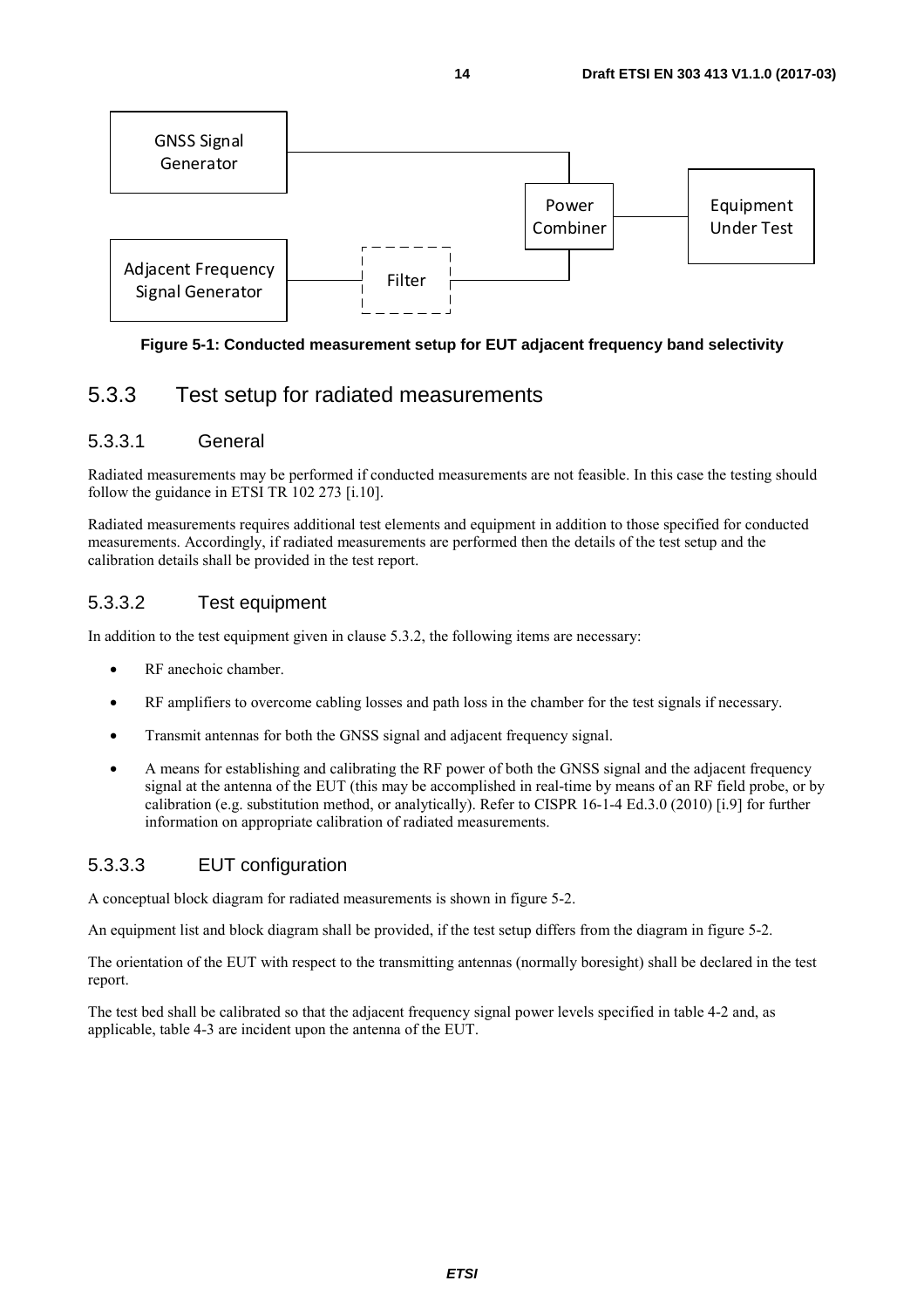<span id="page-14-0"></span>

**Figure 5-2: Radiated measurement setup for EUT adjacent frequency band selectivity performance** 

## 5.4 GUE adjacent frequency band selectivity test

### 5.4.1 General

Clause 5.4 contains the procedure for testing the GUE adjacent frequency band selectivity performance.

It is recognized that alternative test methods may exist. If an alternate test method is chosen to demonstrate conformance, then it shall be ensured and declared in the test report that any alternative test method used yields results identical to those described in the present document.

### 5.4.2 Test conditions

The test equipment and EUT shall be configured according to figure 5-1 for conducted measurements or figure 5-2 if radiated measurements are to be performed.

The test shall be performed in a clean RF environment, free from other sources of noise or interference that may affect the test results.

### 5.4.3 Test method for GUE utilizing the 1 559 MHz to 1 610 MHz RNSS band

- 1) Configure the GNSS signal generator to simulate those GNSS and GNSS signals from table 4-1 declared as supported by the GUE, with power levels and other details as specified in clause B.2.
- 2) With the adjacent frequency signal switched off, the EUT shall be given sufficient time to acquire all simulated satellites from the declared GNSS system(s).
- 3) Record the baseline  $C/N_0$  value(s) reported by the EUT. Sufficient filtering shall be used to obtain a stable value. C/N<sub>0</sub> may be averaged across all the satellites in view for each GNSS constellation. However, C/N<sub>0</sub> shall not be averaged across satellite signals in different GNSS constellations. For a multi-GNSS EUT, there shall be a separate  $CN_0$  value recorded for each GNSS constellation and each GNSS signal supported.
- 4) The adjacent frequency signal generator shall be configured to generate the signal defined in table 4-4, at the first test point centre frequency and signal power level as specified in table 4-2.
- 5) The adjacent frequency signal shall be switched on, and the EUT's  $C/N_0$  value(s) recorded as in step 3) to measure the degradation with respect to the baseline value(s) recorded in step 3).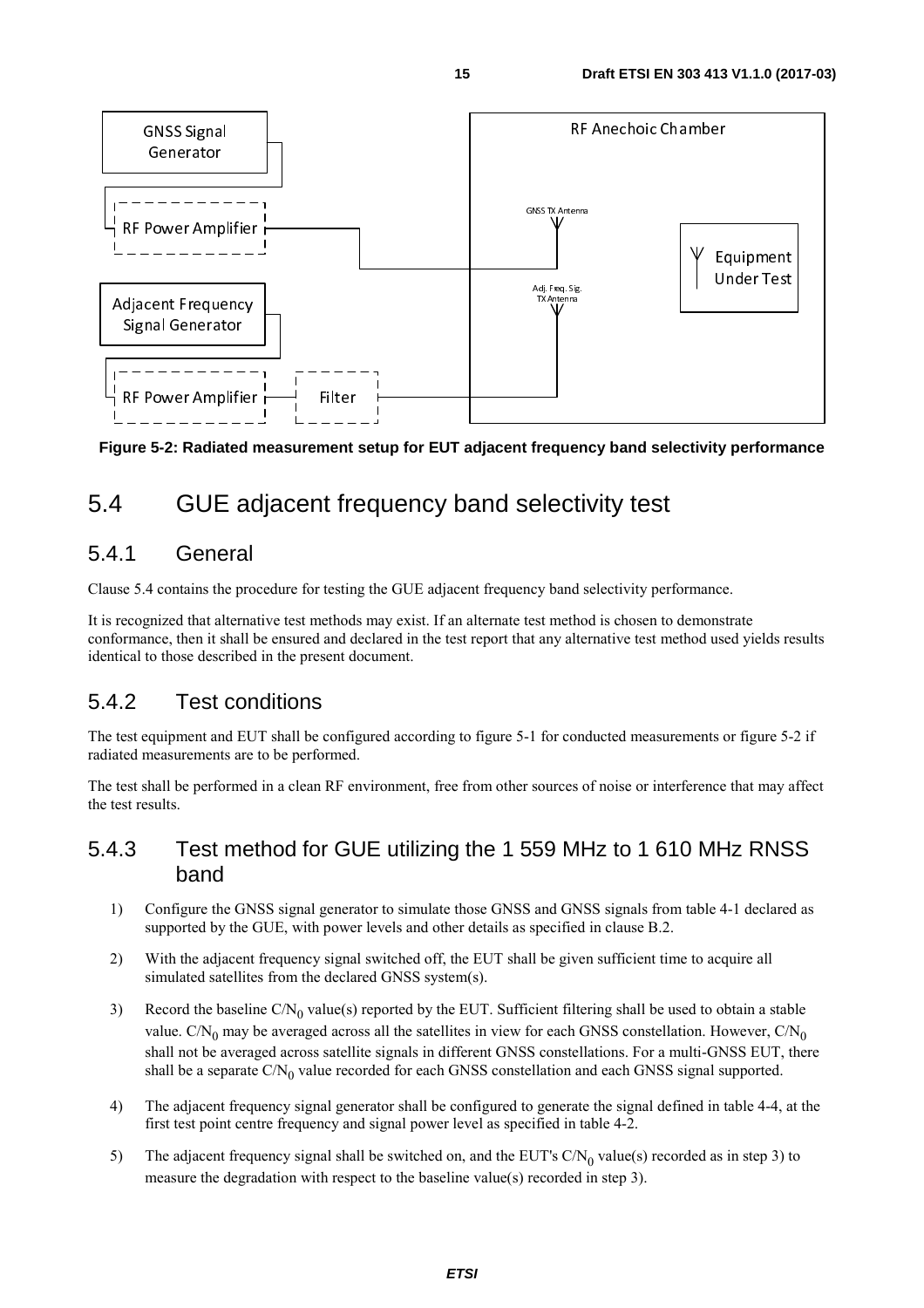- <span id="page-15-0"></span>6) Test point Pass/Fail Criteria: If the C/N<sub>0</sub> degradation from step 5) does not exceed the value in equation 4-1, then this test point is set to "pass". If the  $C/N_0$  degradation exceeds the value in equation 4-1, then this test point is set to "fail." For a multi-GNSS and multi-signal EUT, there shall be a separate pass/fail determination for each GNSS and for each GNSS signal supported. If the  $C/N_0$  degradation exceeds the value in equation 4-1 for any supported GNSS or supported GNSS signal, then this test point is set to "fail".
- 7) Step 1) through step 6) shall be repeated for all test point centre frequencies (and associated signal power level) specified in table 4-2.

If the EUT passes the  $C/N_0$  degradation test for all test points for all GNSS constellations and all GNSS signals declared as supported from table 4-1, the EUT shall be deemed to "pass". If the  $CN_0$  degradation test fails for any GNSS constellation or GNSS signal at any of the test points, the EUT shall be deemed to "fail".

### 5.4.4 Test method for GUE utilizing the 1 164 MHz to 1 300 MHz RNSS bands

For a GUE also utilizing the RNSS bands in the 1 164 MHz to 1 300 MHz range, the test method in clause 5.4.3 (step 1) through step 7), inclusive), shall be repeated using the adjacent frequency test point centre frequencies and associated signal power levels specified in table 4-3.

If the EUT passes the  $C/N_0$  degradation tests as defined in both clause 5.4.3 and clause 5.4.4, the EUT shall be deemed to "pass". If the  $CN_0$  degradation test fails tests as defined in either or both of clause 5.4.3 or clause 5.4.4, the EUT shall be deemed to "fail".

### 5.5 Receiver spurious emissions test

### 5.5.1 Test conditions

See clause 5.1 for the environmental test conditions. These measurements shall only be performed at the normal test conditions stated in clause 5.1.

Testing shall be performed when the EUT is in receive-only operating mode and the manufacturer shall ensure that the receiver remains active for the duration of the test. For this reason, GNSS signals may be required for this test. The manufacturer shall indicate whether GNSS signals were present or not in the test report.

The level of spurious emissions shall be measured as, either:

- a) their power in a specified load (conducted spurious emissions) and their effective radiated power when radiated by the cabinet or structure of the EUT (cabinet radiation); or
- b) the effective radiated power when radiated by cabinet and antenna in case of an EUT with integral antenna and with no temporary antenna connector.

### 5.5.2 Test method

#### 5.5.2.1 Conducted measurement

#### 5.5.2.1.1 Introduction

In case of conducted measurements, the EUT shall be connected to the measuring equipment via an attenuator.

If required, the necessary GNSS signals shall be applied to the EUT.

The spectrum in the spurious domain shall be searched for emissions that exceed the limit values given in table 4-5 or that come to within 6 dB below these limits. Each occurrence shall be recorded.

The measurement procedure contains 2 parts.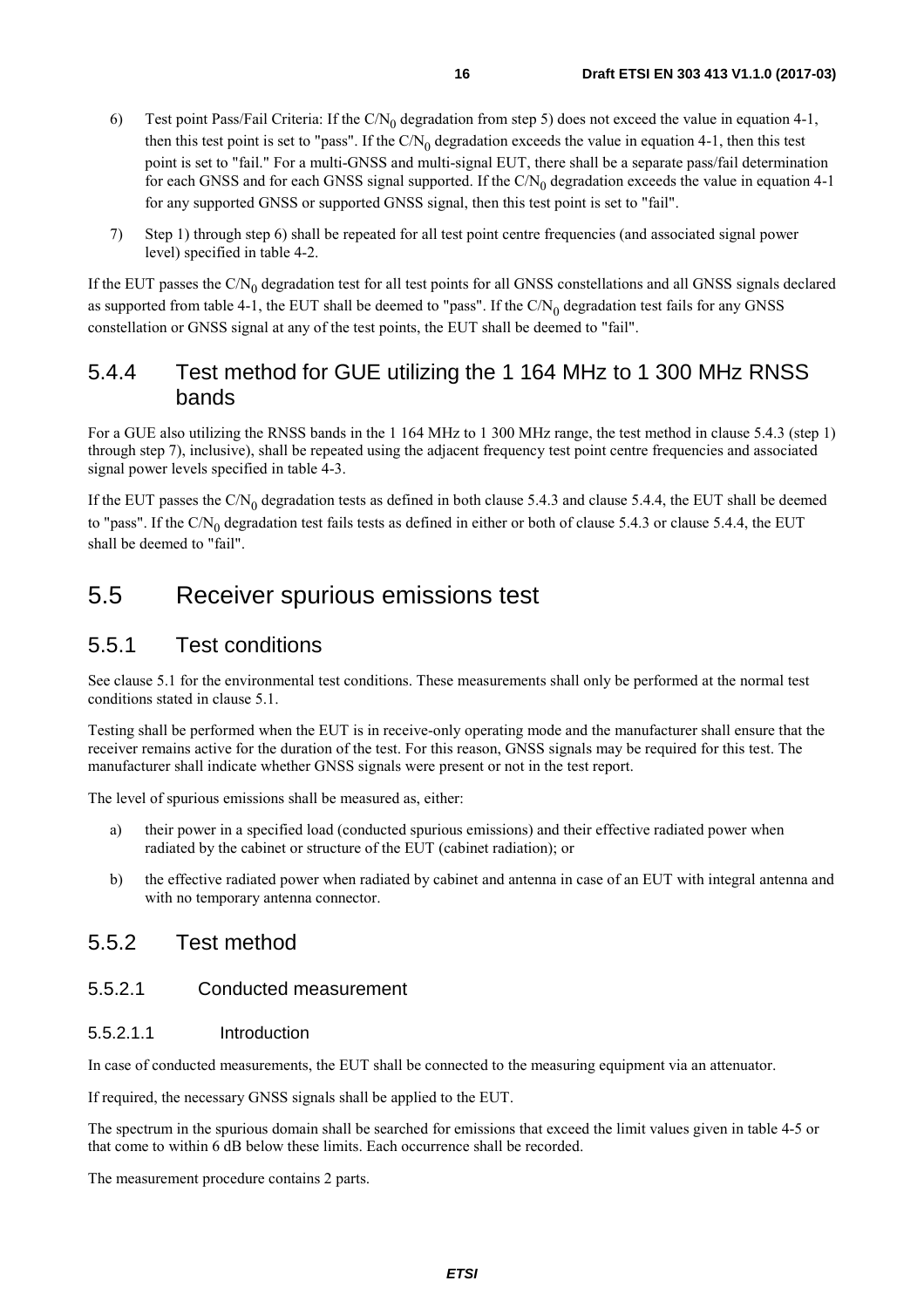#### <span id="page-16-0"></span>5.5.2.1.2 Pre-scan

The procedure in step 1) to step 4) below shall be used to identify potential unwanted emissions of the EUT:

- 1) The sensitivity of the spectrum analyser should be such that the noise floor is at least 12 dB below the limits given in table 4-5.
- 2) The emissions over the range 30 MHz to 1 000 MHz shall be identified.

Spectrum analyser settings:

- Resolution bandwidth: 100 kHz
- Video bandwidth: 300 kHz
- Filter type: 3 dB (Gaussian)
- Detector mode: Peak
- Trace Mode: Max Hold
- Sweep Points:  $\geq 19\,400$  (for spectrum analysers not supporting this high number of sweep points, the frequency band may be segmented)
- Sweep time: Auto

Wait for the trace to stabilize. Any emissions identified during the sweeps above and that fall within the 6 dB range below the applicable limit or above, shall be individually measured using the procedure in clause 5.5.2.1.3 and compared to the limits given in table 4-5.

3) The emissions over the range 1 GHz to 8,3 GHz shall be identified.

Spectrum analyser settings:

- Resolution bandwidth: 1 MHz
- Video bandwidth: 3 MHz
- Filter type: 3 dB (Gaussian)
- Detector mode: Peak
- Trace Mode<sup>·</sup> Max Hold
- Sweep Points:  $\geq 14\,600$  (for spectrum analysers not supporting this high number of sweep points, the frequency band may be segmented)
- Sweep time: Auto

Wait for the trace to stabilize. Any emissions identified during the sweeps above that fall within the 6 dB range below the applicable limit or above, shall be individually measured using the procedure in clause 5.5.2.1.3 and compared to the limits given in table 4-5.

4) In case of conducted measurements on smart antenna systems (equipment with multiple receive chains), step 2) and step 3) shall be repeated for each of the active receive chains,  $A_{ch}$ .

The limits used to identify emissions during this pre-scan shall be reduced by  $10 \times \log_{10}(A_{ch})$ .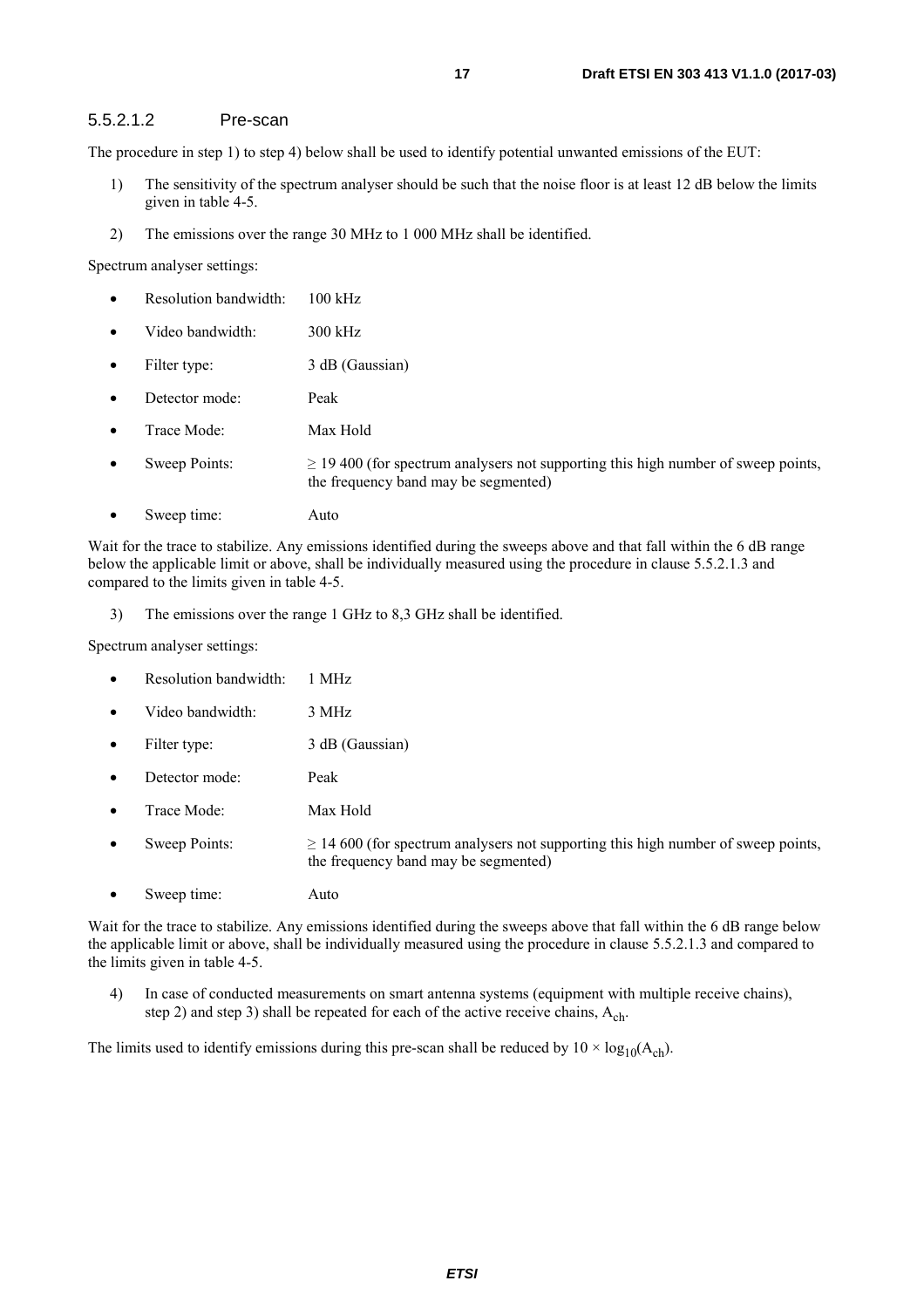#### <span id="page-17-0"></span>5.5.2.1.3 Measurement of the emissions identified during the pre-scan

The procedure in step 1) to step 4) below shall be used to accurately measure the individual unwanted emissions identified during the pre-scan measurements above. This method assumes the spectrum analyser has a Time Domain Power function.

1) The level of the emissions shall be measured using the following spectrum analyser settings:

| Measurement Mode:            | Time Domain Power.                                            |
|------------------------------|---------------------------------------------------------------|
| Centre Frequency:            | Frequency of the emission identified during the pre-scan.     |
| <b>Resolution Bandwidth:</b> | 100 kHz $(< 1$ GHz $)/1$ MHz $(> 1$ GHz $)$ .                 |
| Video Bandwidth:             | 300 kHz $(< 1$ GHz $)/3$ MHz $(> 1$ GHz $)$ .                 |
| Frequency Span:              | Zero Span.                                                    |
| Sweep mode:                  | Single Sweep.                                                 |
| Sweep time:                  | 30 ms.                                                        |
| Sweep points:                | $>$ 30 000.                                                   |
| Trigger:                     | Video (for burst signals) or Manual (for continuous signals). |
| Detector:                    | <b>RMS</b>                                                    |

- 
- 2) Set a window where the start and stop indicators match the start and end of the burst with the highest level and record the RMS value of the power measured within this window. If the spurious emission to be measured is a continuous transmission, the measurement window shall be set to the start and stop times of the sweep.
- 3) In case of conducted measurements on smart antenna systems (equipment with multiple receive chains), step 2) shall be repeated for each of the active receive chains,  $A_{ch}$ .

Sum the measured power (within the observed window) for each of the active receive chains.

4) The value defined in step 3) shall be compared to the limits defined in table 4-5.

#### 5.5.2.2 Radiated measurement

The test site as described in ETSI EN 300 328 [\[1](#page-6-0)], annex B and the applicable measurement procedures as described in ETSI EN 300 328 [\[1](#page-6-0)], annex C shall be used.

The test procedure is further described in clause 5.5.2.1.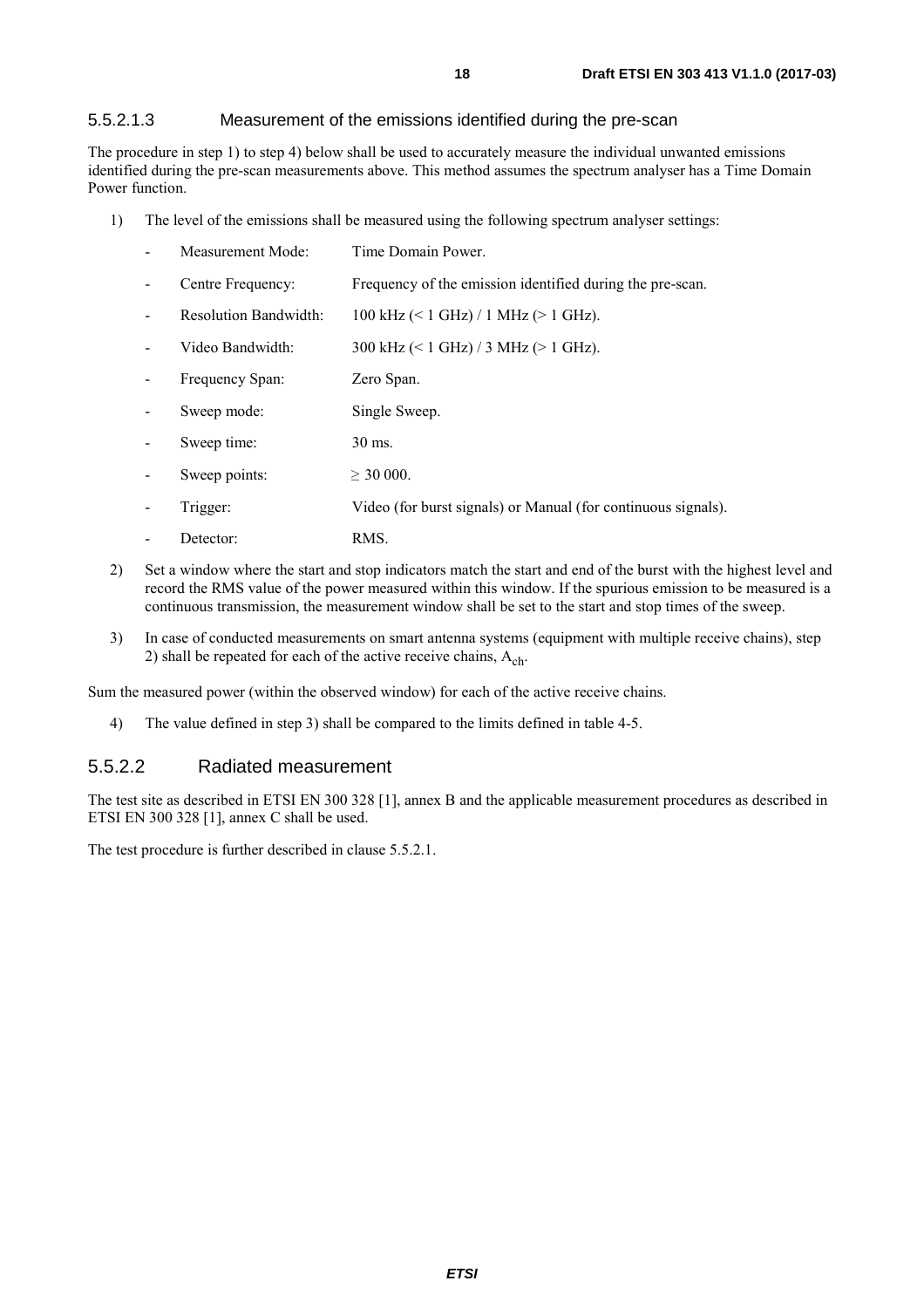## <span id="page-18-0"></span>Annex A (informative): Relationship between the present document and the essential requirements of Directive 2014/53/EU

The present document has been prepared under the Commission's standardisation request, C(2015) 5376 final [\[i.8](#page-7-0)], to provide one voluntary means of conforming to the essential requirements of Directive 2014/53/EU on the harmonisation of the laws of the Member States relating to the making available on the market of radio equipment and repealing Directive 1999/5/EC [\[i.1\]](#page-7-0).

Once the present document is cited in the Official Journal of the European Union under that Directive, compliance with the normative clauses of the present document given in table A-1 confers, within the limits of the scope of the present document, a presumption of conformity with the corresponding essential requirements of that Directive and associated EFTA regulations.

#### **Table A-1: Relationship between the present document and the essential requirements of Directive 2014/53/EU**

|                                                  | <b>Harmonised Standard ETSI EN 303 413</b> |                                |                         |  |  |  |  |  |  |
|--------------------------------------------------|--------------------------------------------|--------------------------------|-------------------------|--|--|--|--|--|--|
| <b>Requirement Conditionality</b><br>Requirement |                                            |                                |                         |  |  |  |  |  |  |
| No                                               | <b>Description</b>                         | Reference:<br><b>Clause No</b> | U/C<br><b>Condition</b> |  |  |  |  |  |  |
|                                                  | Adjacent signal selectivity                | 4.2.1                          |                         |  |  |  |  |  |  |
|                                                  | <b>S</b> purious emission                  | 4.2.2                          |                         |  |  |  |  |  |  |

#### **Key to columns:**

#### **Requirement:**

- **No** A unique identifier for one row of the table which may be used to identify a requirement.
- **Description** A textual reference to the requirement.
- **Clause Number** Identification of clause(s) defining the requirement in the present document unless another document is referenced explicitly.

#### **Requirement Conditionality:**

- **U/C** Indicates whether the requirement is unconditionally applicable (U) or is conditional upon the manufacturer's claimed functionality of the equipment (C).
- **Condition** Explains the conditions when the requirement is or is not applicable for a requirement which is classified "conditional".

Presumption of conformity stays valid only as long as a reference to the present document is maintained in the list published in the Official Journal of the European Union. Users of the present document should consult frequently the latest list published in the Official Journal of the European Union.

Other Union legislation may be applicable to the product(s) falling within the scope of the present document.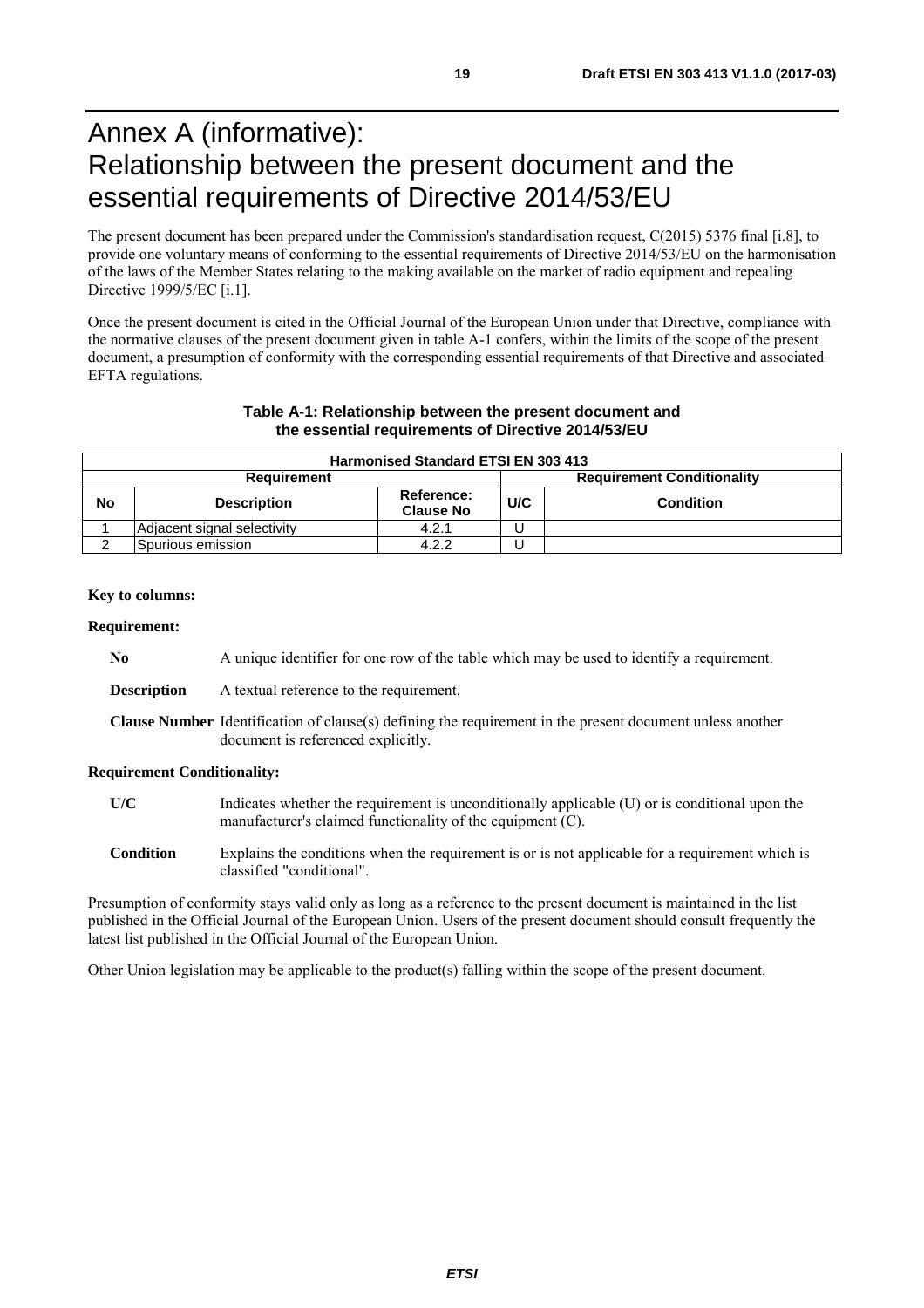## <span id="page-19-0"></span>Annex B (normative): Details of parameters used in technical requirements specifications (clause 4)

## B.1 Adjacent frequency signal

### B.1.1 Definition

The 1 MHz filtered AWGN signal used for interferer simulation shall follow the requirements specified in this clause:

- The passband shall have a bandwidth of at least 1 MHz. The bandwidth is defined as the frequency range in which the attenuation of the filter is not more than 3 dB.
- Within the 1 MHz bandwidth of the passband, the ripple shall be less than 3 dB.
- The stopband attenuation shall be at least 62 dB.
- The transition band between the passband and stopband is 4 MHz wide.
- Within the transition band, the filter shall not exceed the maximum passband gain.
- The power level of the interferer signal shall comply with the values defined in table 4-2 and/or table 4-3 when measured over the 1 MHz bandwidth of the passband.

Figure B-1 illustrates the requirements. The filter's gain shall be within the hatched area. The thin line is an example of a filter that fulfils the requirements.



**Figure B-1: Adjacent frequency signal**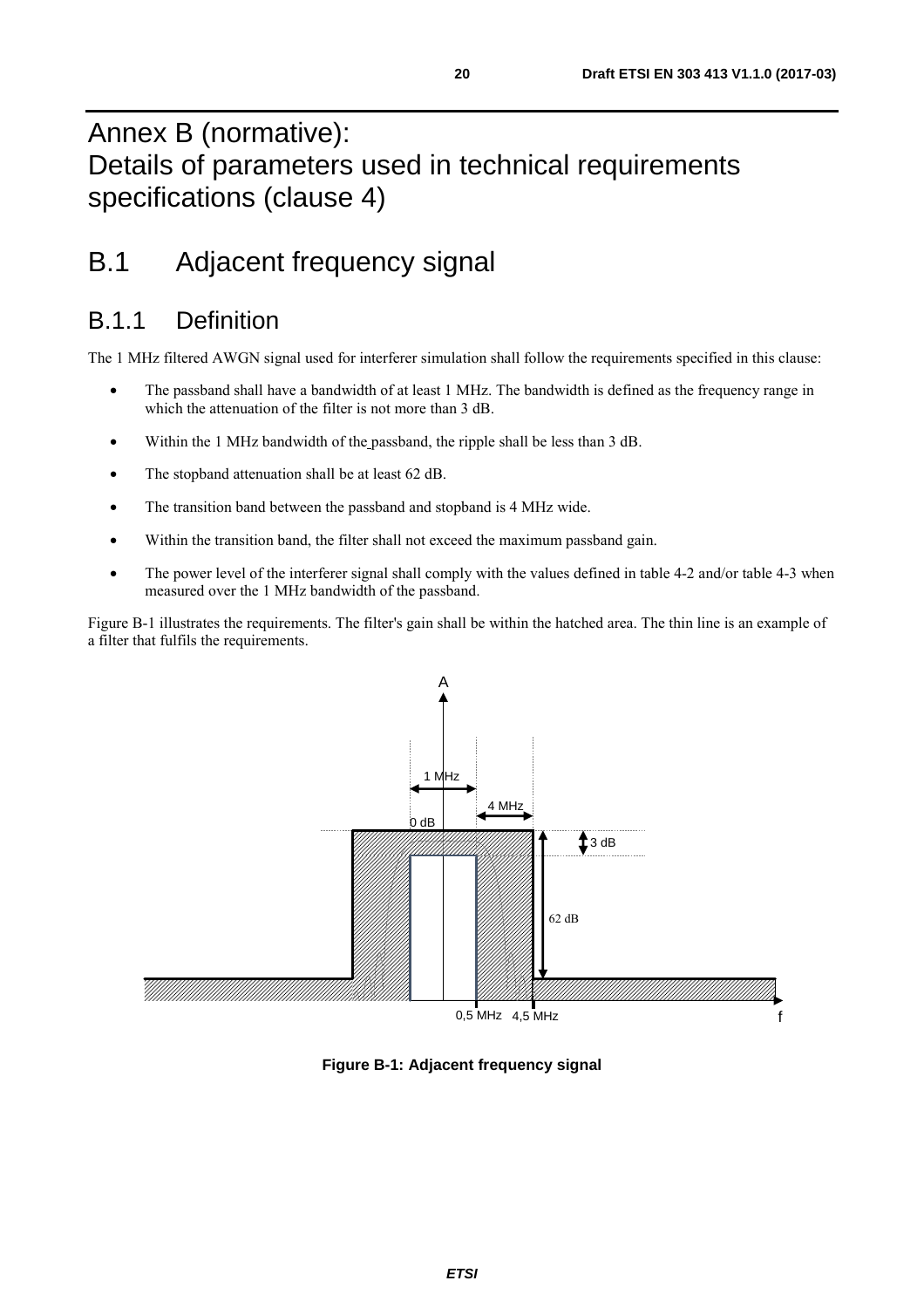### <span id="page-20-0"></span>B.1.2 Recommended measurement technique for the adjacent frequency signal settings

To verify that the adjacent frequency signal is consistent with the filter mask described in clause B.1.1, a spectrum analyser with the following settings may be used:

- Span:  $> 20$  MHz
- Resolution Bandwidth: 10 kHz
- Video Bandwidth: 30 kHz
- **Detector:** Power average
- Sweep points:  $\geq 4001$
- Sweep time:  $> 40 \text{ s}$

The centre frequencies of the spectrum analyser and the signal generator should be aligned to one or more of the values mentioned in table 4-2 and/or table 4-3.

Since the typical noise floor of a spectrum analyser is higher than the stopband levels, the interferer signal power may be increased for the verification of the interferer signal before the actual test. For example, at a signal level of -1 dBm/MHz, a regular spectrum analyser can be used to verify the filter characteristics described in clause B.1.1. To avoid damaging the GUE during the signal verification process, no GUE should be connected to the signal generator while the interferer power is set to higher values than described in table 4-2 and/or table 4-3.

## B.2 GNSS signals

### B.2.1 Definition

The GNSS signals are the (wanted) signal(s) used during the conformance testing to simulate the GNSS satellites supported by the GUE. The signal details of the GNSS constellations are contained in the respective Interface Specifications (see annex E).

### B.2.2 GNSS signal details

All GNSS and GNSS signals declared as supported in the test report shall be simulated during the conformance testing. The relevant GNSS and GNSS signals and the relative signal levels between signal types per GNSS are detailed in table B-1.

|                                                                                                                         |                | <b>GPS/Modernized</b><br>Galileo<br><b>GPS</b> |                  |           | <b>GLONASS</b> |                  | <b>SBAS</b> |                  | BDS (see note 2) |                |         |
|-------------------------------------------------------------------------------------------------------------------------|----------------|------------------------------------------------|------------------|-----------|----------------|------------------|-------------|------------------|------------------|----------------|---------|
|                                                                                                                         |                |                                                |                  |           |                |                  |             |                  |                  |                |         |
| Signal levels                                                                                                           | E1             | 0 <sub>d</sub> B                               | L1 C/A           | $0$ dB    | G1             | 0 <sub>d</sub> B | L1          | 0 <sub>d</sub> B | B11              | D <sub>1</sub> | 0 dB    |
| relative to                                                                                                             |                |                                                |                  |           |                |                  |             |                  |                  | D <sub>2</sub> | $+5$ dB |
| reference power                                                                                                         | E <sub>6</sub> | $+2$ dB                                        | L <sub>1</sub> C | $+1.5$ dB | G2             | $-6 dB$          |             |                  |                  |                |         |
| levels (see                                                                                                             | E <sub>5</sub> | $+2$ dB                                        | L2C              | $-1.5$ dB |                |                  |             |                  |                  |                |         |
| note 1)                                                                                                                 |                |                                                | L5               | $+3.6$ dB |                |                  |             |                  |                  |                |         |
| NOTE 1: The signal levels represent the total signal power of the satellite per channel, not for example pilot and data |                |                                                |                  |           |                |                  |             |                  |                  |                |         |
| channels separately.                                                                                                    |                |                                                |                  |           |                |                  |             |                  |                  |                |         |
| NOTE 2: For BDS, D1 represents MEO/IGSO satellites B1I signal type and D2 represents GEO satellites B1I signal          |                |                                                |                  |           |                |                  |             |                  |                  |                |         |
| type.                                                                                                                   |                |                                                |                  |           |                |                  |             |                  |                  |                |         |

| Table B-1: GNSS, GNSS signals and relative signal levels |  |
|----------------------------------------------------------|--|
|----------------------------------------------------------|--|

Where more than one GNSS is supported then the relative signal levels between GNSS to be used during conformance testing are detailed in table B-2.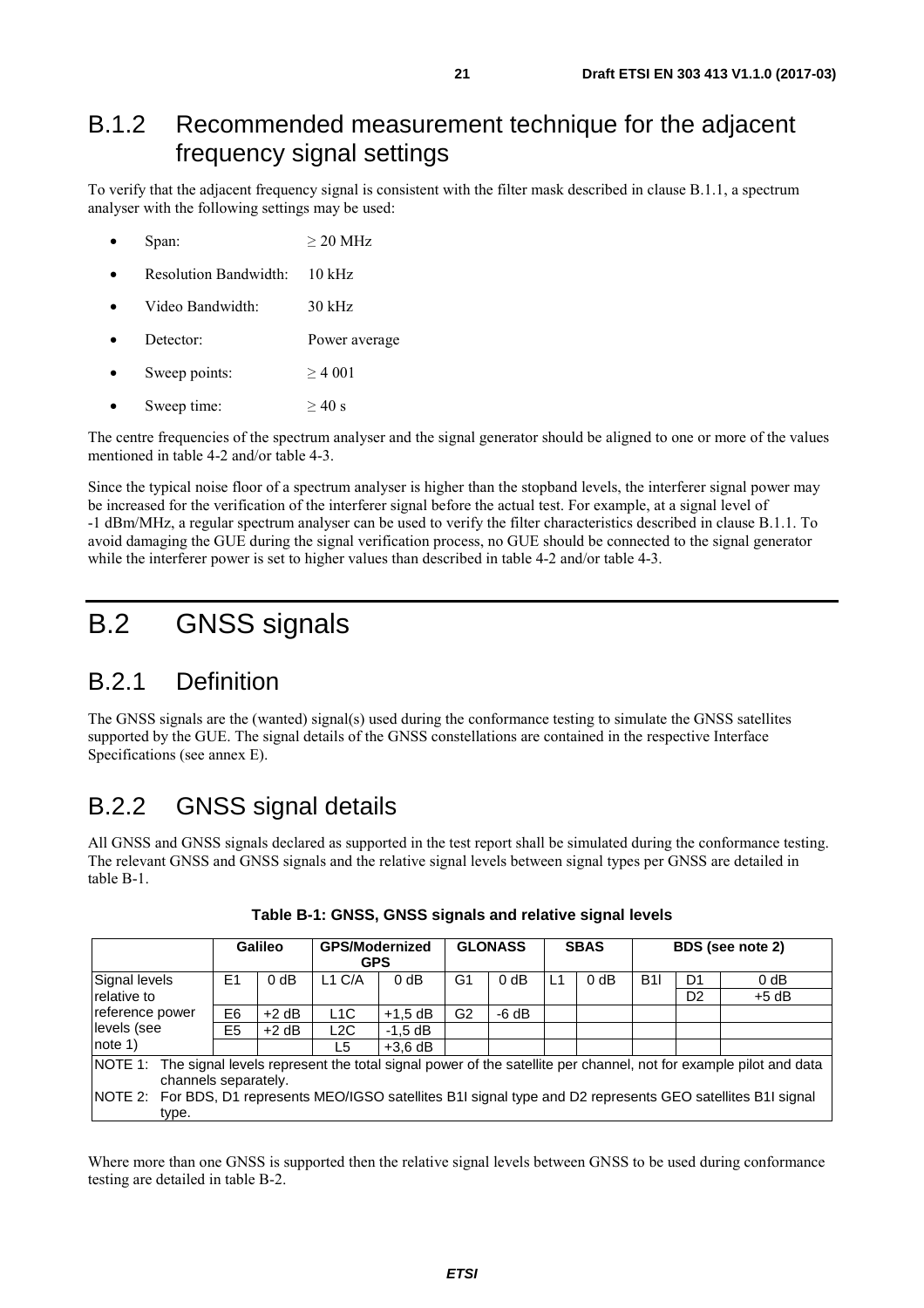<span id="page-21-0"></span>

| <b>GNSS</b>                                                                                                                                    | Relative signal level for all satellites (see note) |  |  |  |  |  |
|------------------------------------------------------------------------------------------------------------------------------------------------|-----------------------------------------------------|--|--|--|--|--|
| <b>GPS</b>                                                                                                                                     | 0 <sub>d</sub> B                                    |  |  |  |  |  |
| Galileo                                                                                                                                        | $+1.5$ dB                                           |  |  |  |  |  |
| <b>GLONASS</b>                                                                                                                                 | $-2.5$ dB                                           |  |  |  |  |  |
| <b>SBAS</b>                                                                                                                                    | $-2.5$ dB                                           |  |  |  |  |  |
| <b>BDS</b>                                                                                                                                     | $-4.5$ dB                                           |  |  |  |  |  |
| NOTE:<br>GPS is used as the reference GNSS. If GPS is not supported then values<br>shall be adjusted and referenced to another supported GNSS. |                                                     |  |  |  |  |  |

**Table B-2: Relative signal levels for each GNSS supported** 

The signal level(s) for each GNSS shall be as detailed in table B-3 which also gives the maximum signal level that shall be used for each GNSS when the effects of table B-1 and table B-2 are taken into account.

#### **Table B-3 (Maximum) signal levels for each GNSS supported**

| <b>GNSS</b>    | <b>Parameters</b>      | Value      |
|----------------|------------------------|------------|
| <b>GPS</b>     | (Maximum) signal level | -128,5 dBm |
| Galileo        | (Maximum) signal level | $-127$ dBm |
| <b>GLONASS</b> | (Maximum) signal level | $-131$ dBm |
| <b>SBAS</b>    | (Maximum) signal level | $-131$ dBm |
| <b>BDS</b>     | (Maximum) signal level | $-133$ dBm |

### B.2.3 GNSS satellite details

The GNSS signal generator shall be configured to maintain constant satellite signal power, independent of elevation angle. Otherwise, the satellite transmit power (and thus the reported  $C/N_0$ ) will change with elevation angle.

One or more satellites can be simulated and used for measurements for each GNSS constellation, there is no requirement to measure multiple satellites although multiple satellites may be used for averaging (within one GNSS) if desired.

In the case of BDS at least one MEO satellite shall be used for measurements.

In the case of GLONASS, at a minimum Channel 6 (1 605,375 MHz) shall be used for measurements.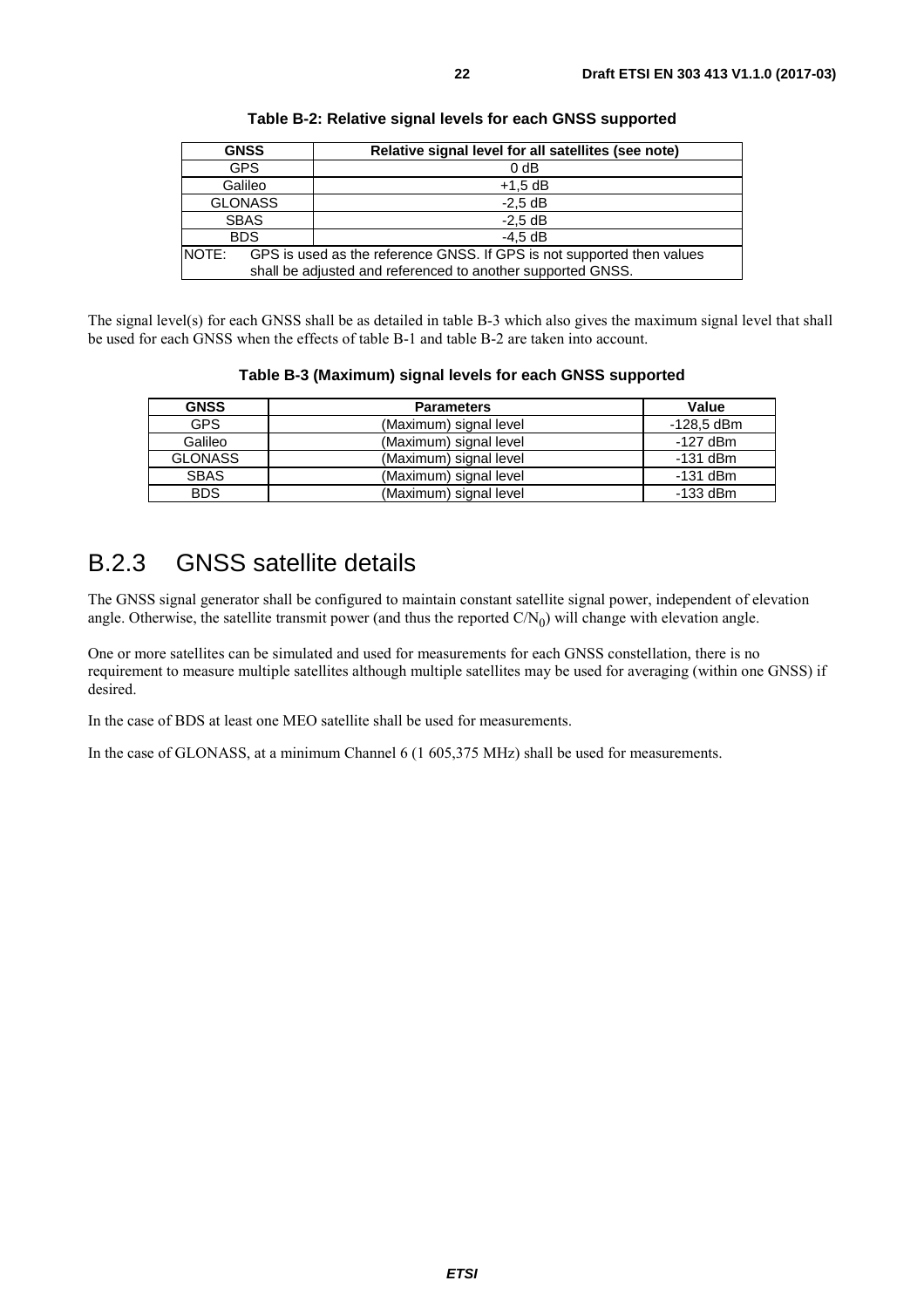### <span id="page-22-0"></span>C.1 General

Measurement of the degradation of  $C/N_0$  is required to assess the performance of the EUT against the technical requirements in the present document. The information in this annex is intended to inform the manufacturer to assist in completing the tests and making the declaration of conformity.

## C.2 Definition

The  $C/N_0$  degradation metric is used to assess the performance of the GUE against the technical requirements. It is derived as follows.

In the absence of interference, the carrier to noise-density ratio  $(C/N_0)$  is the ratio of the received GNSS signal carrier power C, in watts, to the noise power spectral density  $N_0$ . The noise power spectral density ( $N_0$ , in W/Hz) is given by following expression:

$$
N_0 = kT \tag{C-1}
$$

where k is Boltzmann's constant, 1,38 × 10<sup>-23</sup>, in joules (equivalent to W/Hz) per Kelvin and T is the GUE system noise temperature (in K). Using a decibel scale the baseline  $C/N_0$  with no interference present is:

$$
C/N_{0BL} = 10 \times \log_{10}(C/N_0) \, \text{dB-Hz}
$$
\n
$$
(C-2)
$$

When interference is present, a reduction in  $CN_0$  can occur that is equivalent to an addition of I W/Hz in the in-band noise floor and in some cases a reduction in signal power  $\delta c$  to the received satellite signal. The resulting carrier to noise-and-interference-density ratio  $C/(N_0+I)$ , may be expressed as:

$$
C/(N_0+I) = 10 \times \log_{10}((C - \delta c) / (N_0 + I)) dB - Hz
$$
 (C-3)

Where  $\delta c = 0$  except for the case when the interference power is large enough to drive the GUE front end to a nonlinear regime. The difference between these two conditions, that is the interference conditions versus the noninterference condition, is given by:

$$
\Delta \text{ C/N}_0 = \text{C/(N}_0 + \text{I}) - \text{C/N}_{0\text{BL}} \tag{C-4}
$$

This metric is used in the present document and clause 4 states the maximum allowed degradation of the GUE's reported  $CN<sub>0</sub>$  in equation 4-1 in the presence of the adjacent frequency signal compared to nominal, due to linear and/or non-linear effects in the GUE front end.

## C.3 Example calculation of nominal 1 dB degradation of  $C/N<sub>0</sub>$

The following example calculation provides a nominal bounding value for the test points closest to the 1 559 MHz to 1 610 MHz RNSS operating band (see table 4-2).

In table C-1, the close-in frequency signal power levels denoted as -6 dB I/N has been calculated to achieve -6 dB interference-to-noise ratio with respect to the GUE noise floor. The GUE's pre-correlation noise power is a function of the GUE's noise figure and the system noise temperature, and is calculated by the formula:

$$
N_0 = k \times T_0 \times B \times NF
$$
 (C-5)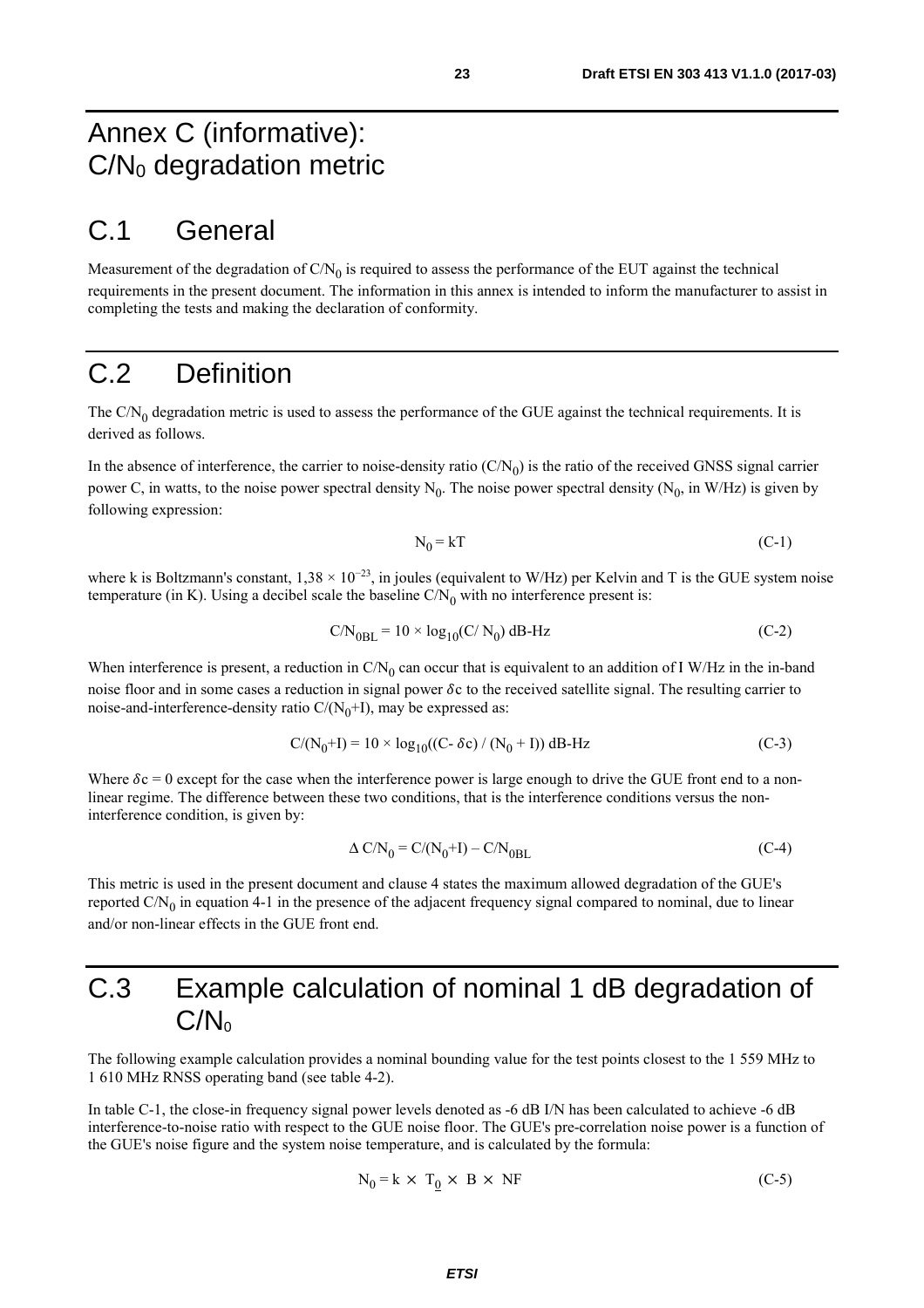Where k is Boltzmann's constant,  $1,38 \times 10^{-23}$ , in joules (equivalent to W/Hz) per Kelvin and T is the GUE system noise temperature (in K), B is the GUE's bandwidth (in Hz), and NF is the GUE's noise figure. Example parameter values and calculation is provided in the table C-1. A manufacturer may use existing sources or declare parameter values used to calculate the -6 dB I/N test power level.

| <b>Parameter</b>                | <b>Example</b>              | <b>Source</b>                                     |  |  |  |
|---------------------------------|-----------------------------|---------------------------------------------------|--|--|--|
| System noise temperature        | 290 K                       | Manufacturer declaration or reference             |  |  |  |
| ITo                             |                             | Recommendation ITU-R M.1903 [i.6], table 2, row 4 |  |  |  |
| Thermal noise at T <sub>0</sub> | $-174$ dBm/Hz               | Calculated                                        |  |  |  |
| GUE noise figure                | 2 dB                        | Manufacturer declaration                          |  |  |  |
| <b>IGUE RF filter 3 dB</b>      | $120$ MHz = 73 dB-Hz        | Manufacturer declaration or reference             |  |  |  |
| bandwidth                       |                             | Recommendation ITU-R M.1903 [i.6], table 2, row 6 |  |  |  |
| -6 dB I/N test power level      | IP = -174 dBm/Hz + 73 dB-Hz | Calculated                                        |  |  |  |
|                                 | l+2 dB -6 dB = -105 dBm     |                                                   |  |  |  |

#### **Table C-1: Close-in frequency signal power levels**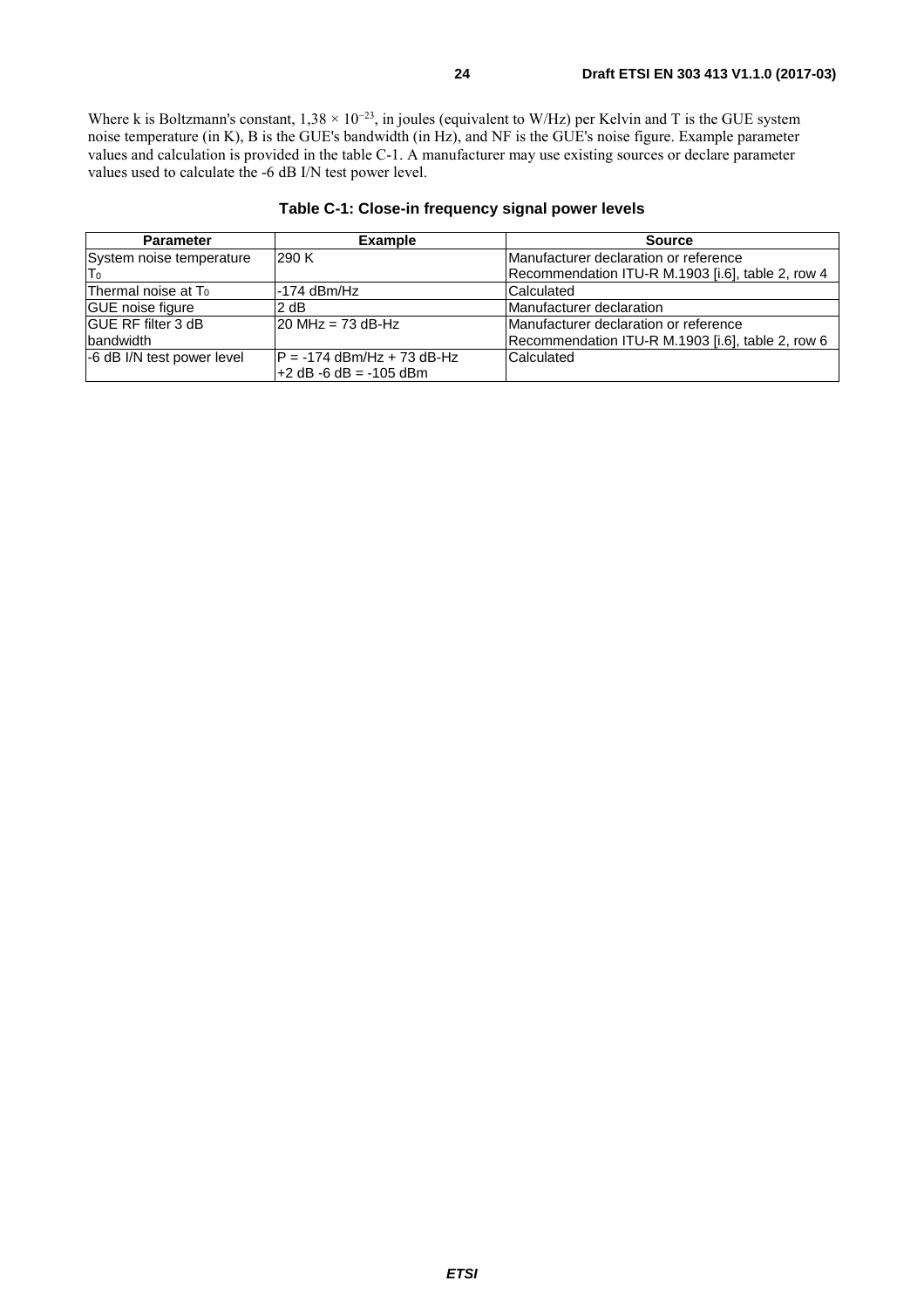## <span id="page-24-0"></span>Annex D (informative): Test Report Application Form for ETSI EN 303 413

## D.1 The right to copy

Notwithstanding the provisions of the copyright clause related to the text of the present document, ETSI grants that users of the present document may freely reproduce the application form for testing so that it can be used for its intended purposes and may further publish the completed application form.

## D.2 General

The form contained in this annex may be used by the manufacturer to comply with the requirements contained in clause 5.4.3, clause 5.4.4 and clause 5.5 to provide the necessary information about the equipment to the test laboratory prior to the testing. It contains product information as well as other information which might be required to define which configurations are expected to be tested, which tests are expected to be performed as well as the test conditions.

If used, this application form should form an integral part of the test report.

## D.3 Information as required by clause 5.4.3 and clause 5.4.4

a) Supported GNSS:

| <b>GNSS</b>    | <b>GNSS Signals</b> |                 |                  |    |  |  |  |  |
|----------------|---------------------|-----------------|------------------|----|--|--|--|--|
| <b>BDS</b>     | B1                  |                 |                  |    |  |  |  |  |
| Galileo        |                     | E <sub>5a</sub> | E <sub>5</sub> b | E6 |  |  |  |  |
| <b>GLONASS</b> | تى                  | G2              |                  |    |  |  |  |  |
| <b>GPS</b>     |                     | c               | ∟a               |    |  |  |  |  |
| <b>SBAS</b>    |                     |                 | LO               |    |  |  |  |  |

#### **Table D-1: Supported GNSS and GNSS signals**

b) Conducted or radiated testing:

Conducted

Radiated

c) Test results for 1 559 MHz to 1 610 MHz RNSS band: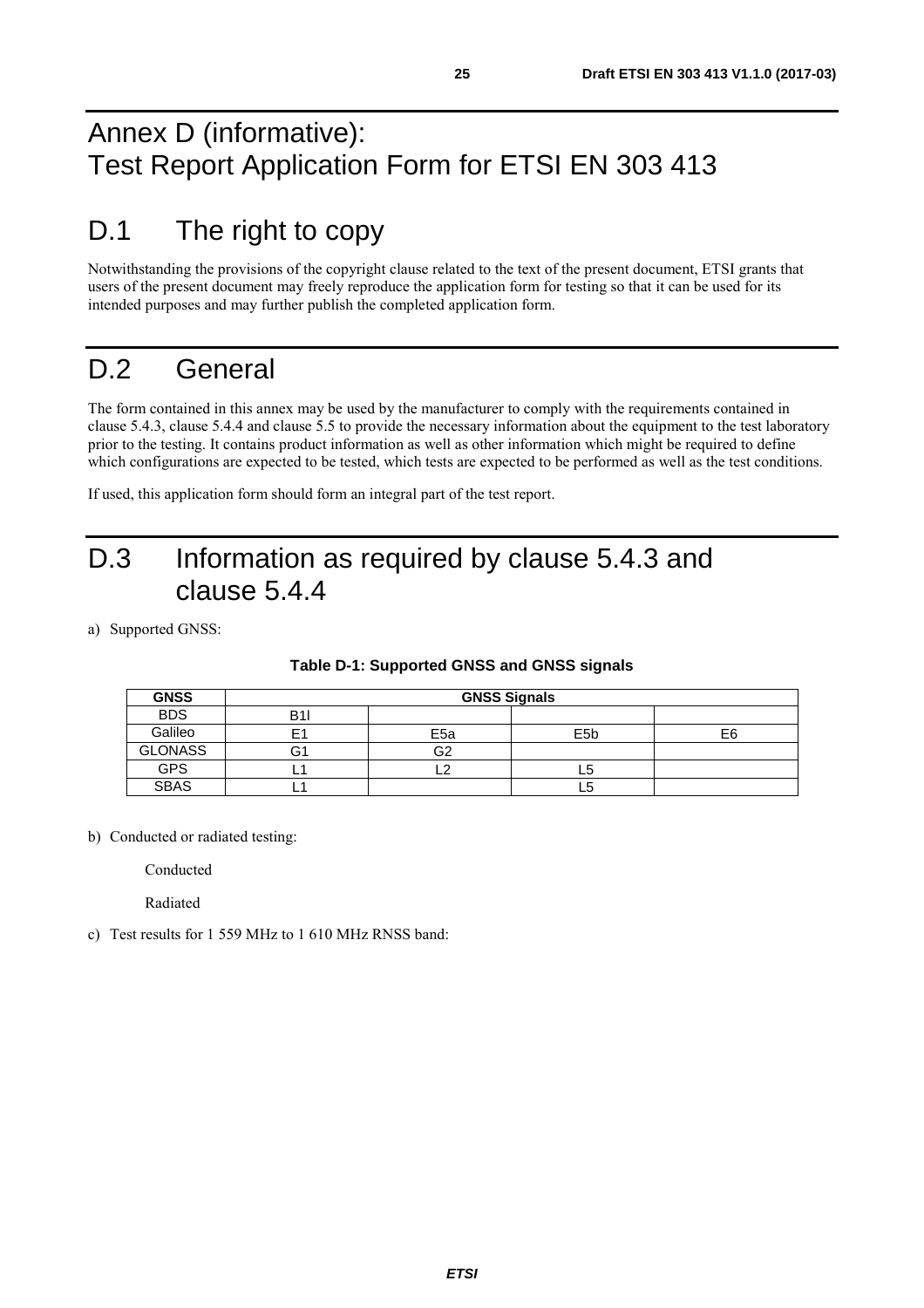| With<br>From<br>Decrease $\leq 1$ dB?<br><b>From</b><br>No<br><b>Decrease</b><br>interfering<br>interfering<br>table 4-2<br>table 4-2<br>of C/N <sub>0</sub><br>signal<br>signal<br><b>BDS</b><br>Fail<br>N/A<br>Pass<br><br><br><br>Galileo<br>Pass<br>Fail<br>N/A<br><br><br><br><b>GLONASS</b><br>Fail<br>N/A<br>Pass<br><br><br><br><b>GPS</b><br>Fail<br>N/A<br>Pass<br><br><br><br><b>SBAS</b><br><br><br>Fail<br>N/A<br>Pass<br><br><br><br><b>BDS</b><br>1 525 to 1 549<br>Fail<br>N/A<br>Pass<br><br><br><br>Galileo<br>Fail<br>N/A<br>Pass<br><br><br><br><b>GLONASS</b><br>Fail<br>Pass<br>N/A<br><br><br><br><b>GPS</b><br>Fail<br>Pass<br>N/A<br><br><br><br><b>SBAS</b><br><br><br>Fail<br>N/A<br>Pass<br><br><br><br><b>BDS</b><br>1 549 to 1 559<br>Fail<br>N/A<br>Pass<br><br><br><br>Galileo<br>Fail<br>Pass<br>N/A<br><br><br><br><b>GLONASS</b><br>Fail<br>N/A<br>Pass<br><br><br><br><b>GPS</b><br>Fail<br>N/A<br>Pass<br><br><br><br><b>SBAS</b><br>.<br><br>Fail<br>Pass<br>N/A<br><br><br><br><b>BDS</b><br>Fail<br>Pass<br>N/A<br><br><br><br>Galileo<br>Fail<br>N/A<br>Pass<br><br><br><br><b>GLONASS</b><br>Fail<br>N/A<br>Pass<br><br><br><br><b>GPS</b><br>Fail<br>N/A<br>Pass<br><br><br><br><b>SBAS</b><br><br><br>Fail<br>N/A<br>Pass<br><br><br><br><b>BDS</b><br>Fail<br>N/A<br>Pass<br><br><br><br>Galileo<br>Fail<br>Pass<br>N/A<br><br><br><br><b>GLONASS</b><br>Pass Fail<br>N/A<br><br><br><br><b>GPS</b><br>Fail<br>N/A<br>Pass<br><br><br><br><b>SBAS</b> | <b>Frequency</b><br>band (MHz) | <b>Test point</b><br>centre<br>frequency<br>(MHz) | Adjacent<br>frequency<br>signal power<br>level (dBm) | Measured C/N <sub>0</sub> (dB-Hz) |  |  |     |  |  |  |
|----------------------------------------------------------------------------------------------------------------------------------------------------------------------------------------------------------------------------------------------------------------------------------------------------------------------------------------------------------------------------------------------------------------------------------------------------------------------------------------------------------------------------------------------------------------------------------------------------------------------------------------------------------------------------------------------------------------------------------------------------------------------------------------------------------------------------------------------------------------------------------------------------------------------------------------------------------------------------------------------------------------------------------------------------------------------------------------------------------------------------------------------------------------------------------------------------------------------------------------------------------------------------------------------------------------------------------------------------------------------------------------------------------------------------------------------------------------------------------------------------|--------------------------------|---------------------------------------------------|------------------------------------------------------|-----------------------------------|--|--|-----|--|--|--|
|                                                                                                                                                                                                                                                                                                                                                                                                                                                                                                                                                                                                                                                                                                                                                                                                                                                                                                                                                                                                                                                                                                                                                                                                                                                                                                                                                                                                                                                                                                    |                                |                                                   |                                                      |                                   |  |  |     |  |  |  |
|                                                                                                                                                                                                                                                                                                                                                                                                                                                                                                                                                                                                                                                                                                                                                                                                                                                                                                                                                                                                                                                                                                                                                                                                                                                                                                                                                                                                                                                                                                    | 1 518 to 1 525                 |                                                   |                                                      |                                   |  |  |     |  |  |  |
|                                                                                                                                                                                                                                                                                                                                                                                                                                                                                                                                                                                                                                                                                                                                                                                                                                                                                                                                                                                                                                                                                                                                                                                                                                                                                                                                                                                                                                                                                                    |                                |                                                   |                                                      |                                   |  |  |     |  |  |  |
|                                                                                                                                                                                                                                                                                                                                                                                                                                                                                                                                                                                                                                                                                                                                                                                                                                                                                                                                                                                                                                                                                                                                                                                                                                                                                                                                                                                                                                                                                                    |                                |                                                   |                                                      |                                   |  |  |     |  |  |  |
|                                                                                                                                                                                                                                                                                                                                                                                                                                                                                                                                                                                                                                                                                                                                                                                                                                                                                                                                                                                                                                                                                                                                                                                                                                                                                                                                                                                                                                                                                                    |                                |                                                   |                                                      |                                   |  |  |     |  |  |  |
|                                                                                                                                                                                                                                                                                                                                                                                                                                                                                                                                                                                                                                                                                                                                                                                                                                                                                                                                                                                                                                                                                                                                                                                                                                                                                                                                                                                                                                                                                                    |                                |                                                   |                                                      |                                   |  |  |     |  |  |  |
|                                                                                                                                                                                                                                                                                                                                                                                                                                                                                                                                                                                                                                                                                                                                                                                                                                                                                                                                                                                                                                                                                                                                                                                                                                                                                                                                                                                                                                                                                                    |                                |                                                   |                                                      |                                   |  |  |     |  |  |  |
|                                                                                                                                                                                                                                                                                                                                                                                                                                                                                                                                                                                                                                                                                                                                                                                                                                                                                                                                                                                                                                                                                                                                                                                                                                                                                                                                                                                                                                                                                                    |                                |                                                   |                                                      |                                   |  |  |     |  |  |  |
|                                                                                                                                                                                                                                                                                                                                                                                                                                                                                                                                                                                                                                                                                                                                                                                                                                                                                                                                                                                                                                                                                                                                                                                                                                                                                                                                                                                                                                                                                                    |                                |                                                   |                                                      |                                   |  |  |     |  |  |  |
|                                                                                                                                                                                                                                                                                                                                                                                                                                                                                                                                                                                                                                                                                                                                                                                                                                                                                                                                                                                                                                                                                                                                                                                                                                                                                                                                                                                                                                                                                                    |                                |                                                   |                                                      |                                   |  |  |     |  |  |  |
|                                                                                                                                                                                                                                                                                                                                                                                                                                                                                                                                                                                                                                                                                                                                                                                                                                                                                                                                                                                                                                                                                                                                                                                                                                                                                                                                                                                                                                                                                                    |                                |                                                   |                                                      |                                   |  |  |     |  |  |  |
|                                                                                                                                                                                                                                                                                                                                                                                                                                                                                                                                                                                                                                                                                                                                                                                                                                                                                                                                                                                                                                                                                                                                                                                                                                                                                                                                                                                                                                                                                                    |                                |                                                   |                                                      |                                   |  |  |     |  |  |  |
|                                                                                                                                                                                                                                                                                                                                                                                                                                                                                                                                                                                                                                                                                                                                                                                                                                                                                                                                                                                                                                                                                                                                                                                                                                                                                                                                                                                                                                                                                                    |                                |                                                   |                                                      |                                   |  |  |     |  |  |  |
|                                                                                                                                                                                                                                                                                                                                                                                                                                                                                                                                                                                                                                                                                                                                                                                                                                                                                                                                                                                                                                                                                                                                                                                                                                                                                                                                                                                                                                                                                                    |                                |                                                   |                                                      |                                   |  |  |     |  |  |  |
|                                                                                                                                                                                                                                                                                                                                                                                                                                                                                                                                                                                                                                                                                                                                                                                                                                                                                                                                                                                                                                                                                                                                                                                                                                                                                                                                                                                                                                                                                                    |                                |                                                   |                                                      |                                   |  |  |     |  |  |  |
|                                                                                                                                                                                                                                                                                                                                                                                                                                                                                                                                                                                                                                                                                                                                                                                                                                                                                                                                                                                                                                                                                                                                                                                                                                                                                                                                                                                                                                                                                                    |                                |                                                   |                                                      |                                   |  |  |     |  |  |  |
|                                                                                                                                                                                                                                                                                                                                                                                                                                                                                                                                                                                                                                                                                                                                                                                                                                                                                                                                                                                                                                                                                                                                                                                                                                                                                                                                                                                                                                                                                                    |                                |                                                   |                                                      |                                   |  |  |     |  |  |  |
|                                                                                                                                                                                                                                                                                                                                                                                                                                                                                                                                                                                                                                                                                                                                                                                                                                                                                                                                                                                                                                                                                                                                                                                                                                                                                                                                                                                                                                                                                                    |                                |                                                   |                                                      |                                   |  |  |     |  |  |  |
|                                                                                                                                                                                                                                                                                                                                                                                                                                                                                                                                                                                                                                                                                                                                                                                                                                                                                                                                                                                                                                                                                                                                                                                                                                                                                                                                                                                                                                                                                                    |                                |                                                   |                                                      |                                   |  |  |     |  |  |  |
|                                                                                                                                                                                                                                                                                                                                                                                                                                                                                                                                                                                                                                                                                                                                                                                                                                                                                                                                                                                                                                                                                                                                                                                                                                                                                                                                                                                                                                                                                                    |                                |                                                   |                                                      |                                   |  |  |     |  |  |  |
|                                                                                                                                                                                                                                                                                                                                                                                                                                                                                                                                                                                                                                                                                                                                                                                                                                                                                                                                                                                                                                                                                                                                                                                                                                                                                                                                                                                                                                                                                                    |                                |                                                   |                                                      |                                   |  |  |     |  |  |  |
|                                                                                                                                                                                                                                                                                                                                                                                                                                                                                                                                                                                                                                                                                                                                                                                                                                                                                                                                                                                                                                                                                                                                                                                                                                                                                                                                                                                                                                                                                                    |                                |                                                   |                                                      |                                   |  |  |     |  |  |  |
|                                                                                                                                                                                                                                                                                                                                                                                                                                                                                                                                                                                                                                                                                                                                                                                                                                                                                                                                                                                                                                                                                                                                                                                                                                                                                                                                                                                                                                                                                                    |                                |                                                   |                                                      |                                   |  |  |     |  |  |  |
|                                                                                                                                                                                                                                                                                                                                                                                                                                                                                                                                                                                                                                                                                                                                                                                                                                                                                                                                                                                                                                                                                                                                                                                                                                                                                                                                                                                                                                                                                                    |                                |                                                   |                                                      |                                   |  |  |     |  |  |  |
|                                                                                                                                                                                                                                                                                                                                                                                                                                                                                                                                                                                                                                                                                                                                                                                                                                                                                                                                                                                                                                                                                                                                                                                                                                                                                                                                                                                                                                                                                                    |                                |                                                   |                                                      |                                   |  |  |     |  |  |  |
|                                                                                                                                                                                                                                                                                                                                                                                                                                                                                                                                                                                                                                                                                                                                                                                                                                                                                                                                                                                                                                                                                                                                                                                                                                                                                                                                                                                                                                                                                                    |                                |                                                   |                                                      |                                   |  |  |     |  |  |  |
|                                                                                                                                                                                                                                                                                                                                                                                                                                                                                                                                                                                                                                                                                                                                                                                                                                                                                                                                                                                                                                                                                                                                                                                                                                                                                                                                                                                                                                                                                                    |                                |                                                   |                                                      |                                   |  |  |     |  |  |  |
|                                                                                                                                                                                                                                                                                                                                                                                                                                                                                                                                                                                                                                                                                                                                                                                                                                                                                                                                                                                                                                                                                                                                                                                                                                                                                                                                                                                                                                                                                                    |                                |                                                   |                                                      |                                   |  |  |     |  |  |  |
|                                                                                                                                                                                                                                                                                                                                                                                                                                                                                                                                                                                                                                                                                                                                                                                                                                                                                                                                                                                                                                                                                                                                                                                                                                                                                                                                                                                                                                                                                                    |                                |                                                   |                                                      |                                   |  |  |     |  |  |  |
|                                                                                                                                                                                                                                                                                                                                                                                                                                                                                                                                                                                                                                                                                                                                                                                                                                                                                                                                                                                                                                                                                                                                                                                                                                                                                                                                                                                                                                                                                                    | 1 610 to 1 626                 |                                                   |                                                      |                                   |  |  |     |  |  |  |
|                                                                                                                                                                                                                                                                                                                                                                                                                                                                                                                                                                                                                                                                                                                                                                                                                                                                                                                                                                                                                                                                                                                                                                                                                                                                                                                                                                                                                                                                                                    |                                |                                                   |                                                      |                                   |  |  |     |  |  |  |
|                                                                                                                                                                                                                                                                                                                                                                                                                                                                                                                                                                                                                                                                                                                                                                                                                                                                                                                                                                                                                                                                                                                                                                                                                                                                                                                                                                                                                                                                                                    |                                |                                                   |                                                      |                                   |  |  |     |  |  |  |
|                                                                                                                                                                                                                                                                                                                                                                                                                                                                                                                                                                                                                                                                                                                                                                                                                                                                                                                                                                                                                                                                                                                                                                                                                                                                                                                                                                                                                                                                                                    |                                |                                                   |                                                      |                                   |  |  |     |  |  |  |
|                                                                                                                                                                                                                                                                                                                                                                                                                                                                                                                                                                                                                                                                                                                                                                                                                                                                                                                                                                                                                                                                                                                                                                                                                                                                                                                                                                                                                                                                                                    |                                |                                                   |                                                      |                                   |  |  |     |  |  |  |
|                                                                                                                                                                                                                                                                                                                                                                                                                                                                                                                                                                                                                                                                                                                                                                                                                                                                                                                                                                                                                                                                                                                                                                                                                                                                                                                                                                                                                                                                                                    |                                |                                                   |                                                      |                                   |  |  |     |  |  |  |
|                                                                                                                                                                                                                                                                                                                                                                                                                                                                                                                                                                                                                                                                                                                                                                                                                                                                                                                                                                                                                                                                                                                                                                                                                                                                                                                                                                                                                                                                                                    |                                |                                                   |                                                      |                                   |  |  |     |  |  |  |
|                                                                                                                                                                                                                                                                                                                                                                                                                                                                                                                                                                                                                                                                                                                                                                                                                                                                                                                                                                                                                                                                                                                                                                                                                                                                                                                                                                                                                                                                                                    |                                |                                                   |                                                      |                                   |  |  |     |  |  |  |
|                                                                                                                                                                                                                                                                                                                                                                                                                                                                                                                                                                                                                                                                                                                                                                                                                                                                                                                                                                                                                                                                                                                                                                                                                                                                                                                                                                                                                                                                                                    |                                |                                                   |                                                      |                                   |  |  |     |  |  |  |
|                                                                                                                                                                                                                                                                                                                                                                                                                                                                                                                                                                                                                                                                                                                                                                                                                                                                                                                                                                                                                                                                                                                                                                                                                                                                                                                                                                                                                                                                                                    | 1 626 to 1 640                 |                                                   |                                                      |                                   |  |  |     |  |  |  |
|                                                                                                                                                                                                                                                                                                                                                                                                                                                                                                                                                                                                                                                                                                                                                                                                                                                                                                                                                                                                                                                                                                                                                                                                                                                                                                                                                                                                                                                                                                    |                                |                                                   |                                                      |                                   |  |  |     |  |  |  |
|                                                                                                                                                                                                                                                                                                                                                                                                                                                                                                                                                                                                                                                                                                                                                                                                                                                                                                                                                                                                                                                                                                                                                                                                                                                                                                                                                                                                                                                                                                    |                                |                                                   |                                                      |                                   |  |  |     |  |  |  |
|                                                                                                                                                                                                                                                                                                                                                                                                                                                                                                                                                                                                                                                                                                                                                                                                                                                                                                                                                                                                                                                                                                                                                                                                                                                                                                                                                                                                                                                                                                    |                                |                                                   |                                                      |                                   |  |  |     |  |  |  |
|                                                                                                                                                                                                                                                                                                                                                                                                                                                                                                                                                                                                                                                                                                                                                                                                                                                                                                                                                                                                                                                                                                                                                                                                                                                                                                                                                                                                                                                                                                    |                                |                                                   |                                                      |                                   |  |  |     |  |  |  |
|                                                                                                                                                                                                                                                                                                                                                                                                                                                                                                                                                                                                                                                                                                                                                                                                                                                                                                                                                                                                                                                                                                                                                                                                                                                                                                                                                                                                                                                                                                    |                                |                                                   |                                                      |                                   |  |  |     |  |  |  |
|                                                                                                                                                                                                                                                                                                                                                                                                                                                                                                                                                                                                                                                                                                                                                                                                                                                                                                                                                                                                                                                                                                                                                                                                                                                                                                                                                                                                                                                                                                    |                                |                                                   |                                                      |                                   |  |  |     |  |  |  |
|                                                                                                                                                                                                                                                                                                                                                                                                                                                                                                                                                                                                                                                                                                                                                                                                                                                                                                                                                                                                                                                                                                                                                                                                                                                                                                                                                                                                                                                                                                    |                                |                                                   |                                                      |                                   |  |  |     |  |  |  |
| Pass<br>Fail<br><br><br>                                                                                                                                                                                                                                                                                                                                                                                                                                                                                                                                                                                                                                                                                                                                                                                                                                                                                                                                                                                                                                                                                                                                                                                                                                                                                                                                                                                                                                                                           |                                |                                                   |                                                      |                                   |  |  | N/A |  |  |  |

**Table D-2: Test results for the 1 559 MHz to 1 610 MHz RNSS band**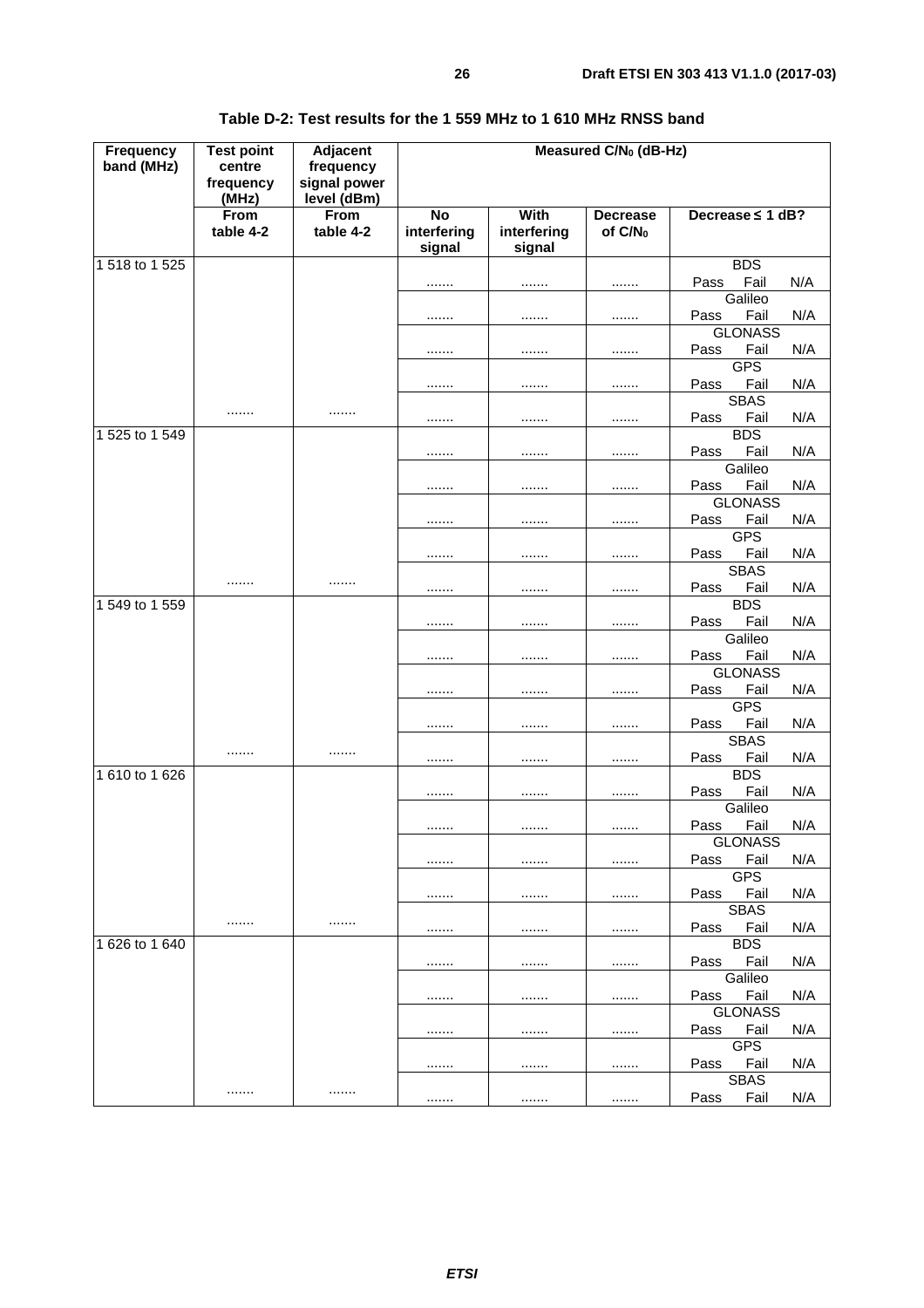<span id="page-26-0"></span>d) Final test results for 1 559 MHz to 1 610 MHz RNSS band:

Pass

Fail

e) Test results for 1 164 MHz to 1 300 MHz RNSS band:

#### **Table D-3: Test results for the 1 164 MHz to 1 300 MHz RNSS band**

| <b>Frequency</b><br>band (MHz) | <b>Test point</b><br>centre<br>frequency<br>(MHz) | Adjacent<br>frequency<br>signal power<br>level (dBm) | Measured C/N <sub>0</sub> (dB-Hz)  |                               |                            |      |                       |     |
|--------------------------------|---------------------------------------------------|------------------------------------------------------|------------------------------------|-------------------------------|----------------------------|------|-----------------------|-----|
|                                | From<br>table 4-3                                 | <b>From</b><br>table 4-3                             | <b>No</b><br>interfering<br>signal | With<br>interfering<br>signal | <b>Decrease</b><br>of C/No |      | Decrease $\leq 1$ dB? |     |
| 960 to 1 164                   |                                                   |                                                      |                                    |                               |                            |      | <b>BDS</b>            |     |
|                                |                                                   |                                                      |                                    |                               |                            | Pass | Fail                  | N/A |
|                                |                                                   |                                                      |                                    |                               |                            |      | Galileo               |     |
|                                |                                                   |                                                      |                                    |                               |                            | Pass | Fail                  | N/A |
|                                |                                                   |                                                      |                                    |                               |                            |      | <b>GLONASS</b>        |     |
|                                |                                                   |                                                      |                                    |                               |                            | Pass | Fail                  | N/A |
|                                |                                                   |                                                      |                                    |                               |                            |      | <b>GPS</b>            |     |
|                                |                                                   |                                                      |                                    |                               |                            | Pass | Fail                  | N/A |
|                                |                                                   |                                                      |                                    |                               |                            |      | <b>SBAS</b>           |     |
|                                |                                                   |                                                      |                                    |                               |                            | Pass | Fail                  | N/A |
| 300 to 1 350                   |                                                   |                                                      |                                    |                               |                            |      | <b>BDS</b>            |     |
|                                |                                                   |                                                      |                                    |                               |                            | Pass | Fail                  | N/A |
|                                |                                                   |                                                      |                                    |                               |                            |      | Galileo               |     |
|                                |                                                   |                                                      |                                    |                               |                            | Pass | Fail                  | N/A |
|                                |                                                   |                                                      |                                    |                               |                            |      | <b>GLONASS</b>        |     |
|                                |                                                   |                                                      |                                    |                               |                            | Pass | Fail                  | N/A |
|                                |                                                   |                                                      |                                    |                               |                            |      | <b>GPS</b>            |     |
|                                |                                                   |                                                      |                                    |                               |                            | Pass | Fail                  | N/A |
|                                |                                                   |                                                      |                                    |                               |                            |      | <b>SBAS</b>           |     |
|                                |                                                   |                                                      |                                    | .                             |                            | Pass | Fail                  | N/A |

f) Final test results for 1 164 MHz to 1 300 MHz RNSS band:

**Pass** 

Fail

 $\Box$  N/A

## D.4 Information as required by clause 5.5

a) GNSS signal(s) present or absent:

- **Present**
- Absent
- b) Receiver Spurious Emissions test result:
	- **Pass**
	- $\Box$  Fail
	- $\Box$  N/A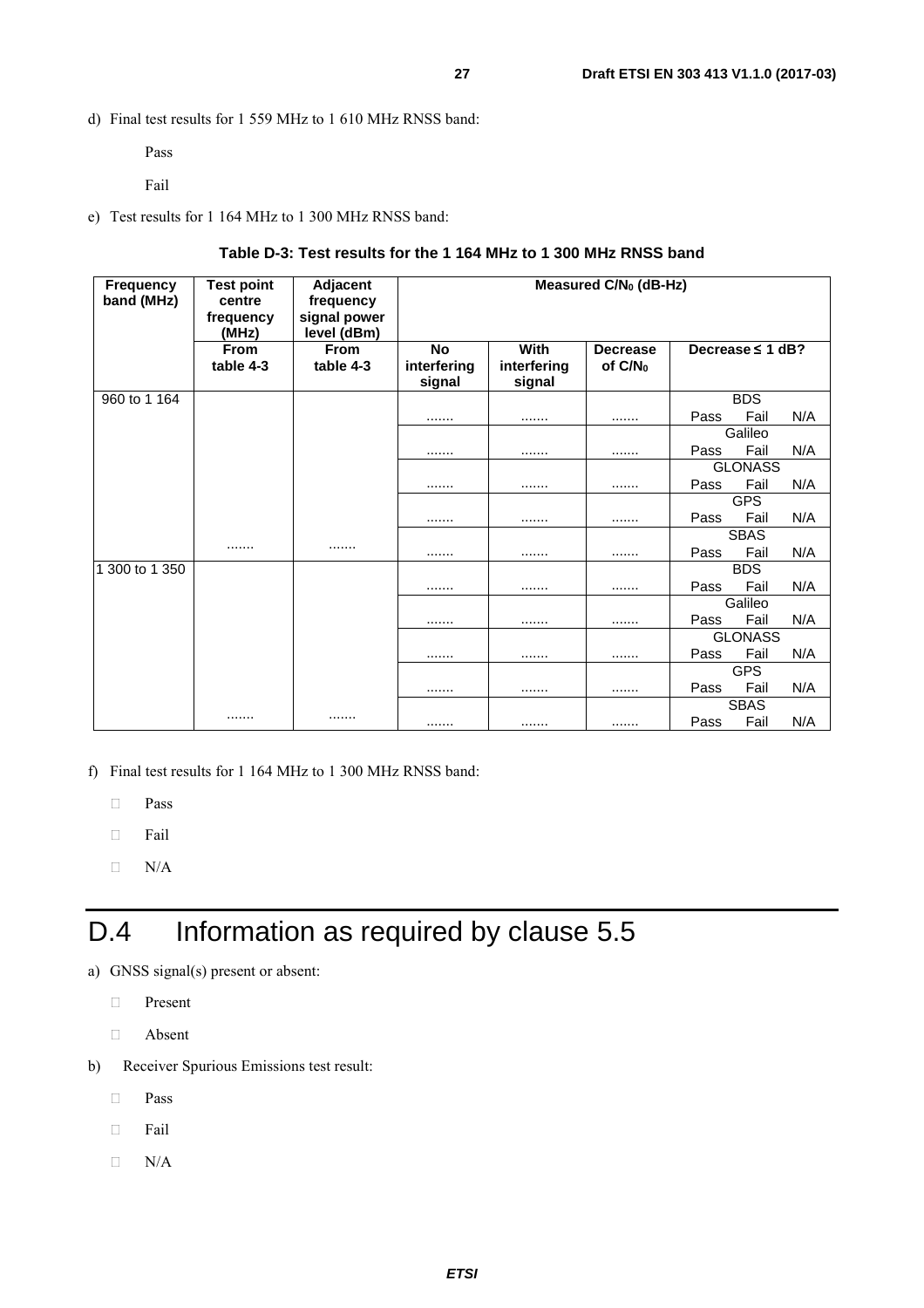## <span id="page-27-0"></span>Annex E (informative): Bibliography

• GPS Interface Specification, IS-GPS-200H, 24 Sept. 2013.

NOTE: Available at<http://www.gps.gov/technical/icwg/IS-GPS-200H.pdf>.

• GPS Interface Specification, IS-GPS-705D, 24 Sept. 2013.

NOTE: Available at<http://www.gps.gov/technical/icwg/IS-GPS-705D.pdf>.

• GPS Interface Specification, IS-GPS-800D, 24 Sept. 2013.

NOTE: Available at<http://www.gps.gov/technical/icwg/IS-GPS-800D.pdf>.

- European GNSS (Galileo) Open Service Signal In Space Interface Control Document, Ref: OS SIS ICD, Issue 1.1.
- NOTE: Available at [http://ec.europa.eu/DocsRoom/documents/11870/attachments/1/translations/en/renditions/native.](http://ec.europa.eu/DocsRoom/documents/11870/attachments/1/translations/en/renditions/native)
- BeiDou Navigation Satellite System, Signal In Space Interface Control Document, Open Service Signal, (Version 2.0).

NOTE: Available at [http://www2.unb.ca/gge/Resources/beidou\\_icd\\_english\\_ver2.0.pdf](http://www2.unb.ca/gge/Resources/beidou_icd_english_ver2.0.pdf).

- Global Navigation Satellite System GLONASS, Interface Control Document, Navigational radiosignal In bands L1, L2 (Edition 5.1).
- NOTE: Available at [http://russianspacesystems.ru/wp-content/uploads/2016/08/ICD\\_GLONASS\\_eng\\_v5.1.pdf](http://russianspacesystems.ru/wp-content/uploads/2016/08/ICD_GLONASS_eng_v5.1.pdf).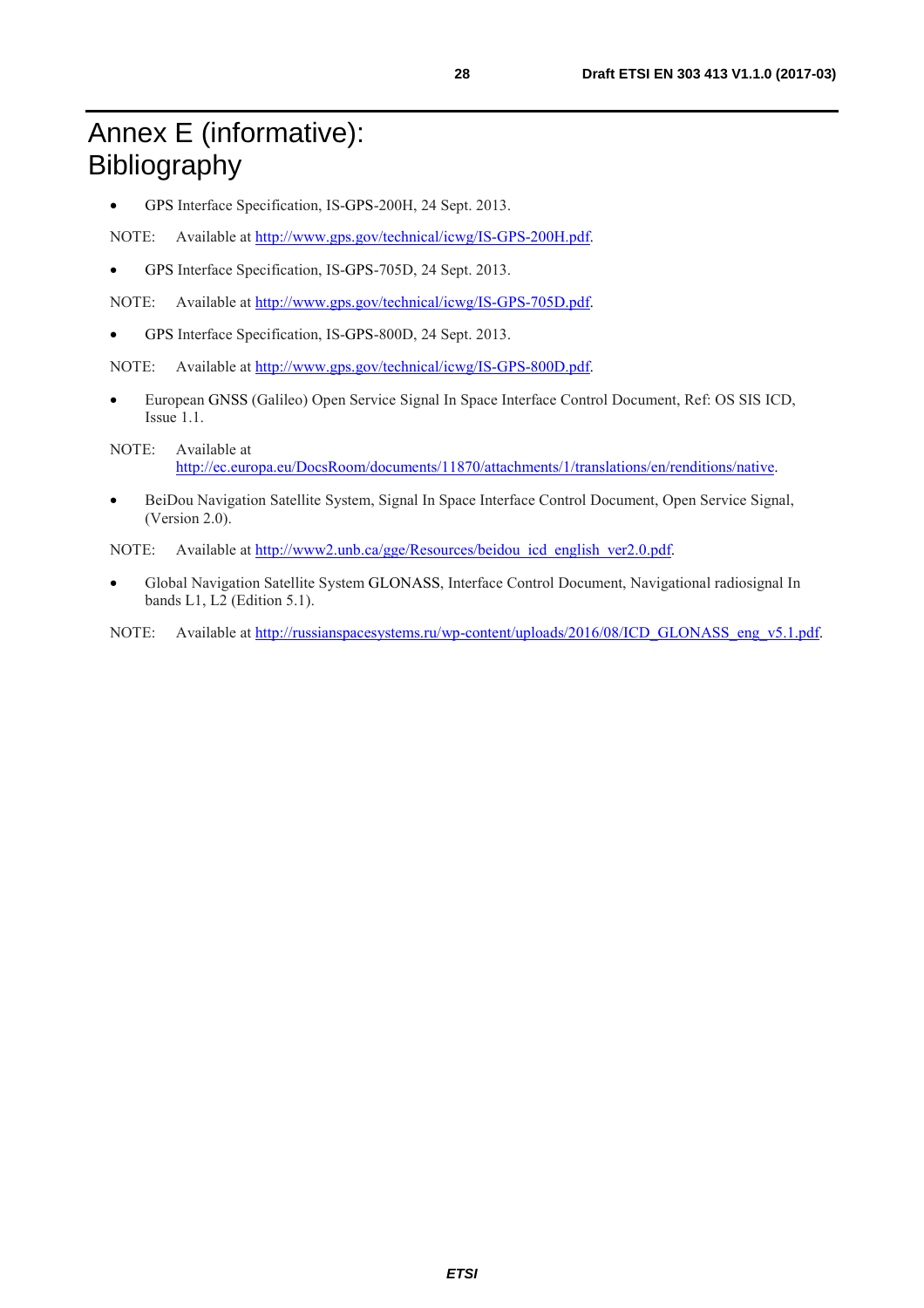## <span id="page-28-0"></span>Annex F (informative): Change history

| <b>Version</b> | Information about changes                                  |  |  |
|----------------|------------------------------------------------------------|--|--|
| 0.4.0          | Stable draft                                               |  |  |
| 1.1.0          | Implemented Changes:<br>Comments from editHelp implemented |  |  |